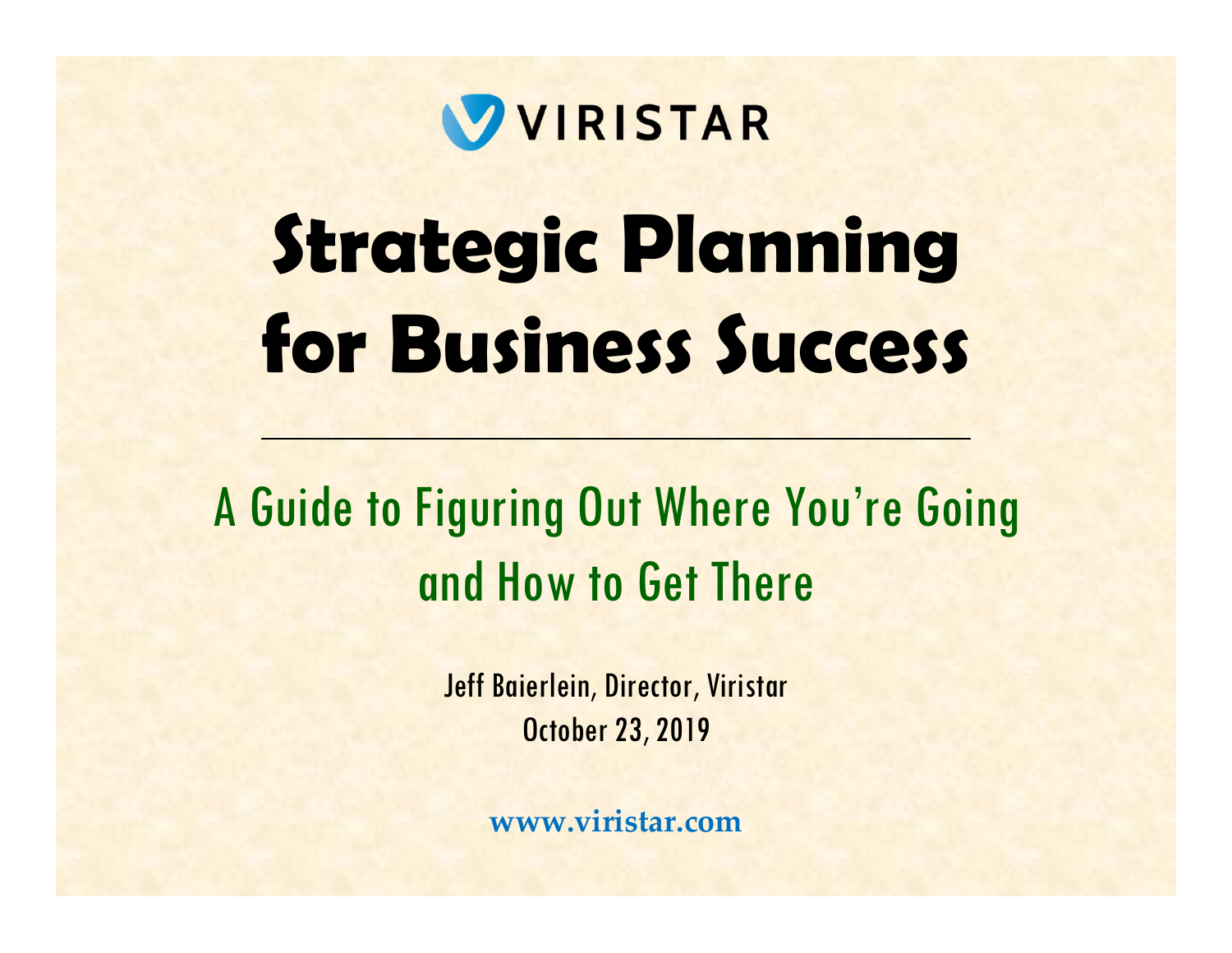## **Objectives of Workshop**

A Increase skills and knowledge regarding strategic planning

A Increase confidence regarding doing strategic planning

**A** Incite enthusiasm for strategic planning

Provide information on further resources to learn more about and begin strategic planning

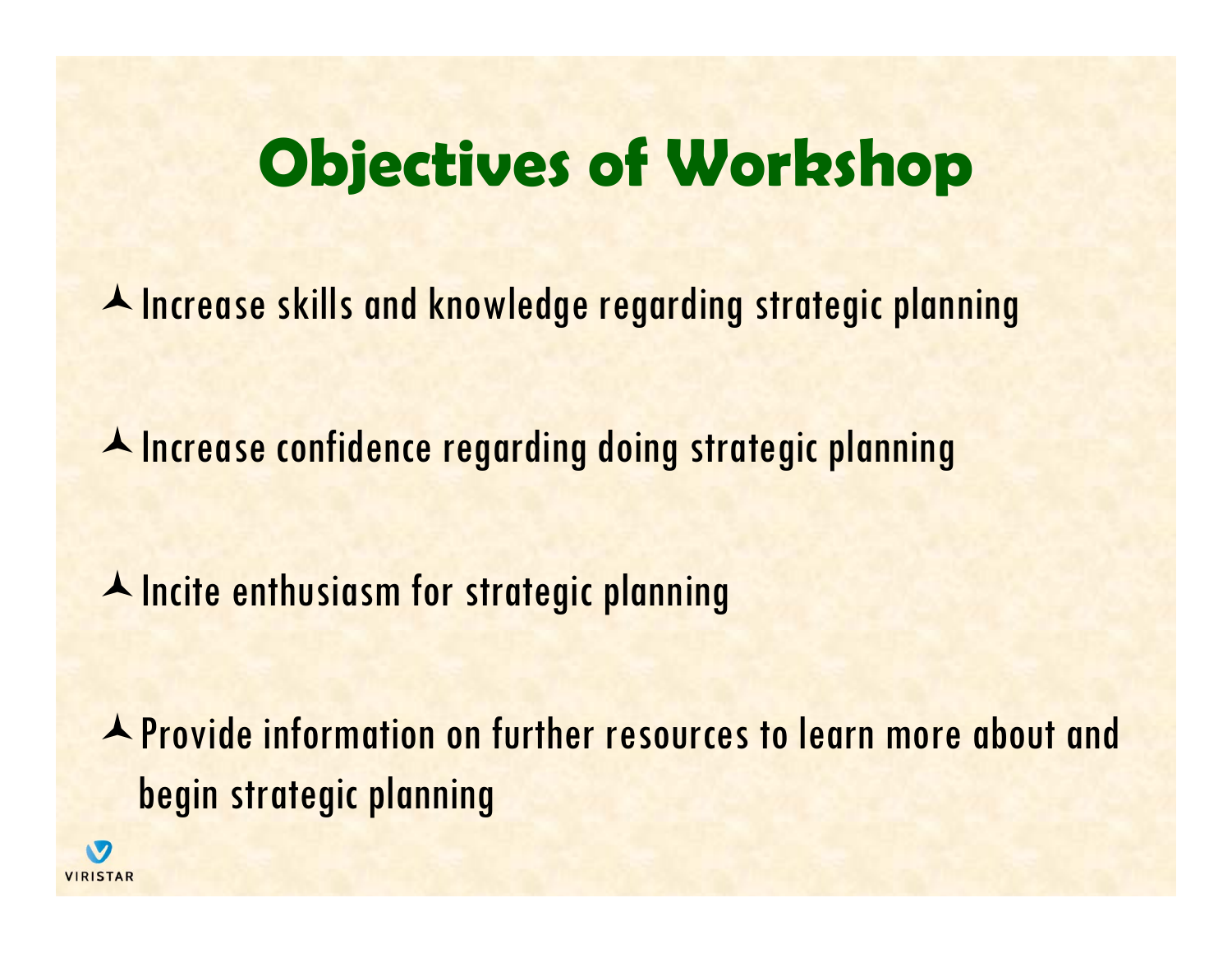### **Purpose of Strategic Planning**

Clarify priorities and set direction to meet those priorities

**A** Focus your efforts

A Builds consensus throughout the organization on who you are, where you're going

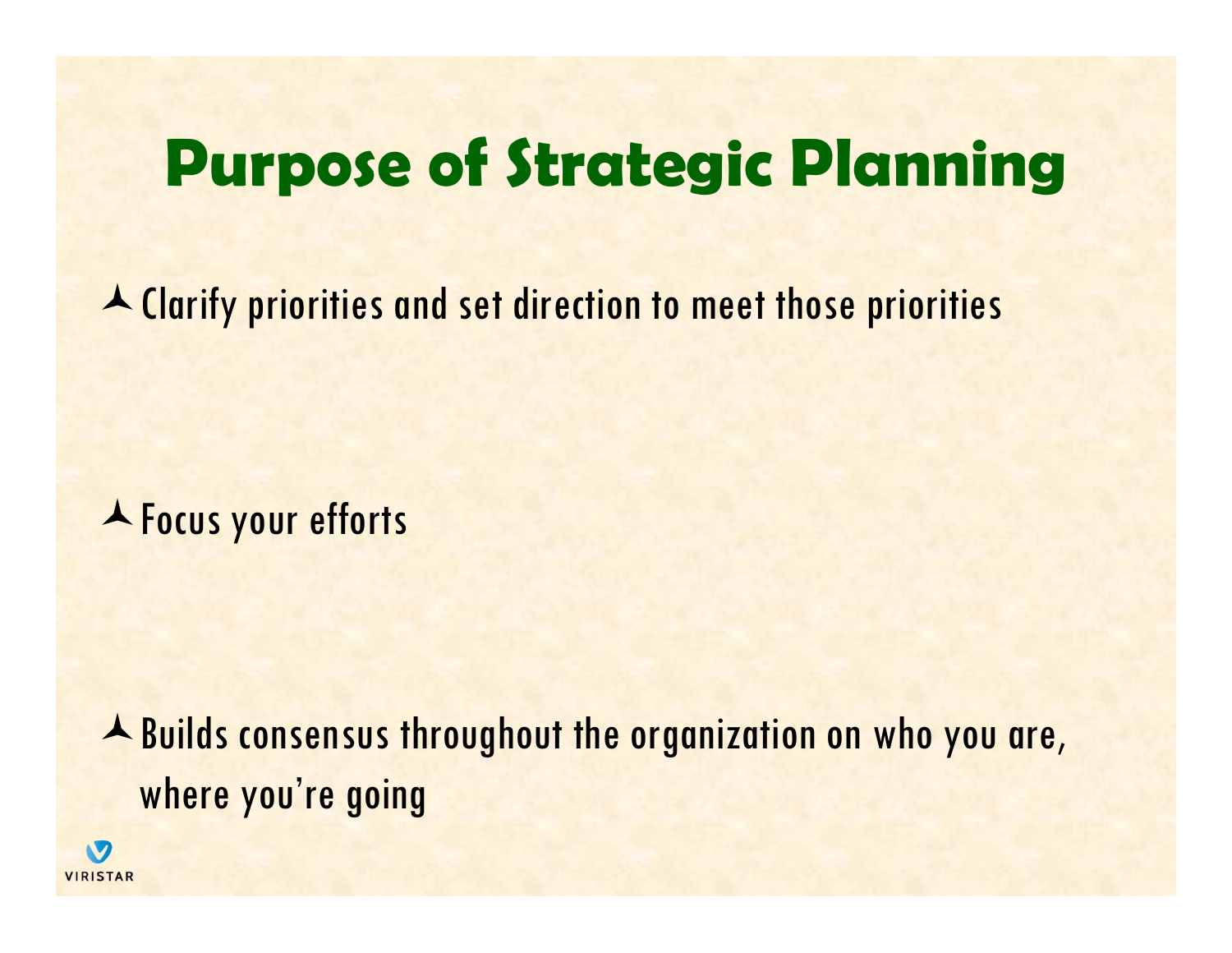### **General Principles**

▲ Takes 1 day or > 1 year; involves 1 person or dozens

Expand or contract for larger or smaller organizations

**A** Process not always linear

A Not one way to do it

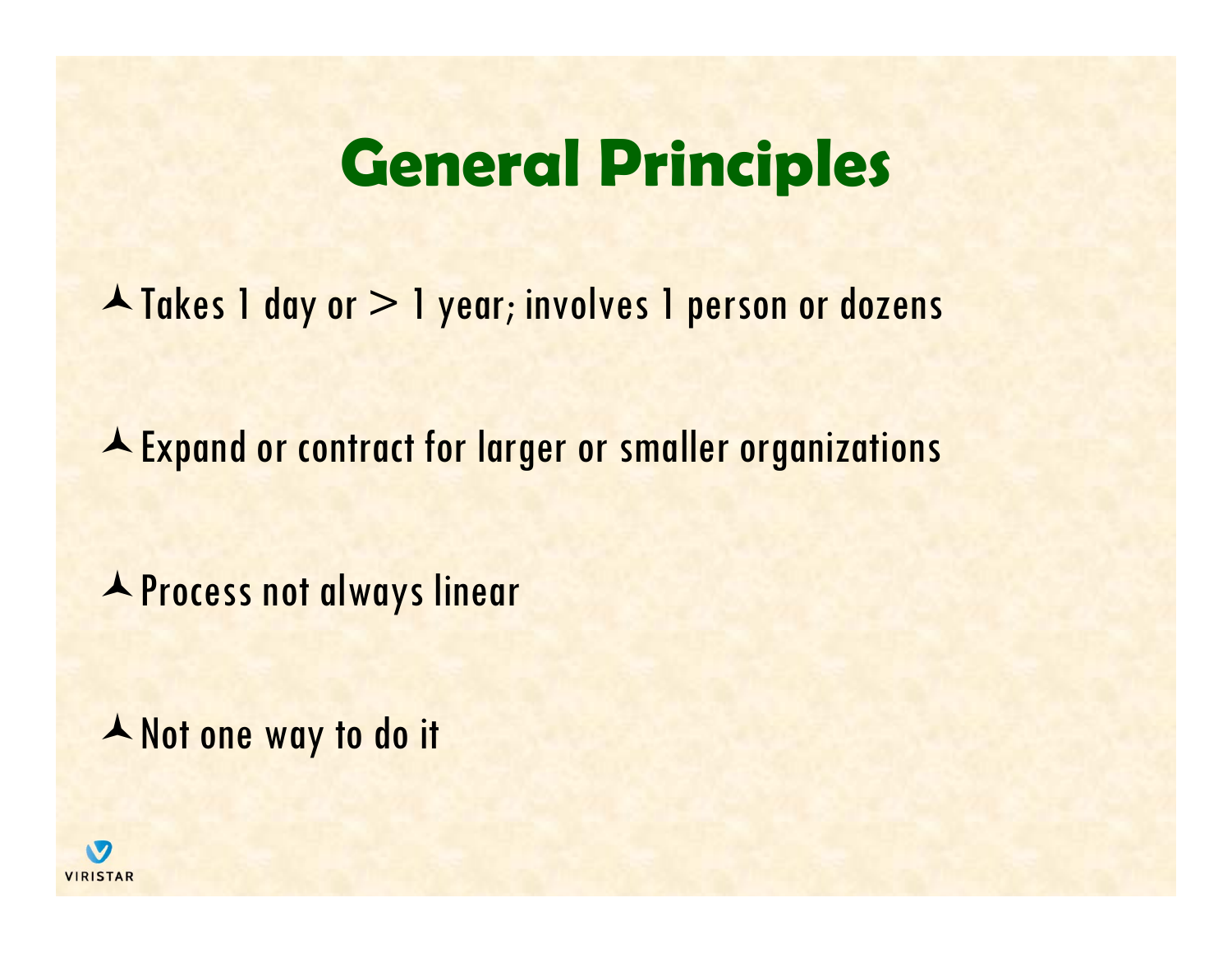## **Contrasts**

A Long-range planning often looks out decades, for stable industries/economies

- A Strategic planning often focuses on programmatic goals, less on detailed financial performance
- Business planning focuses on financial performance, business objectives, & growth strategies
- **A** Terms are indefinite; all planning styles can be more or less hybridized

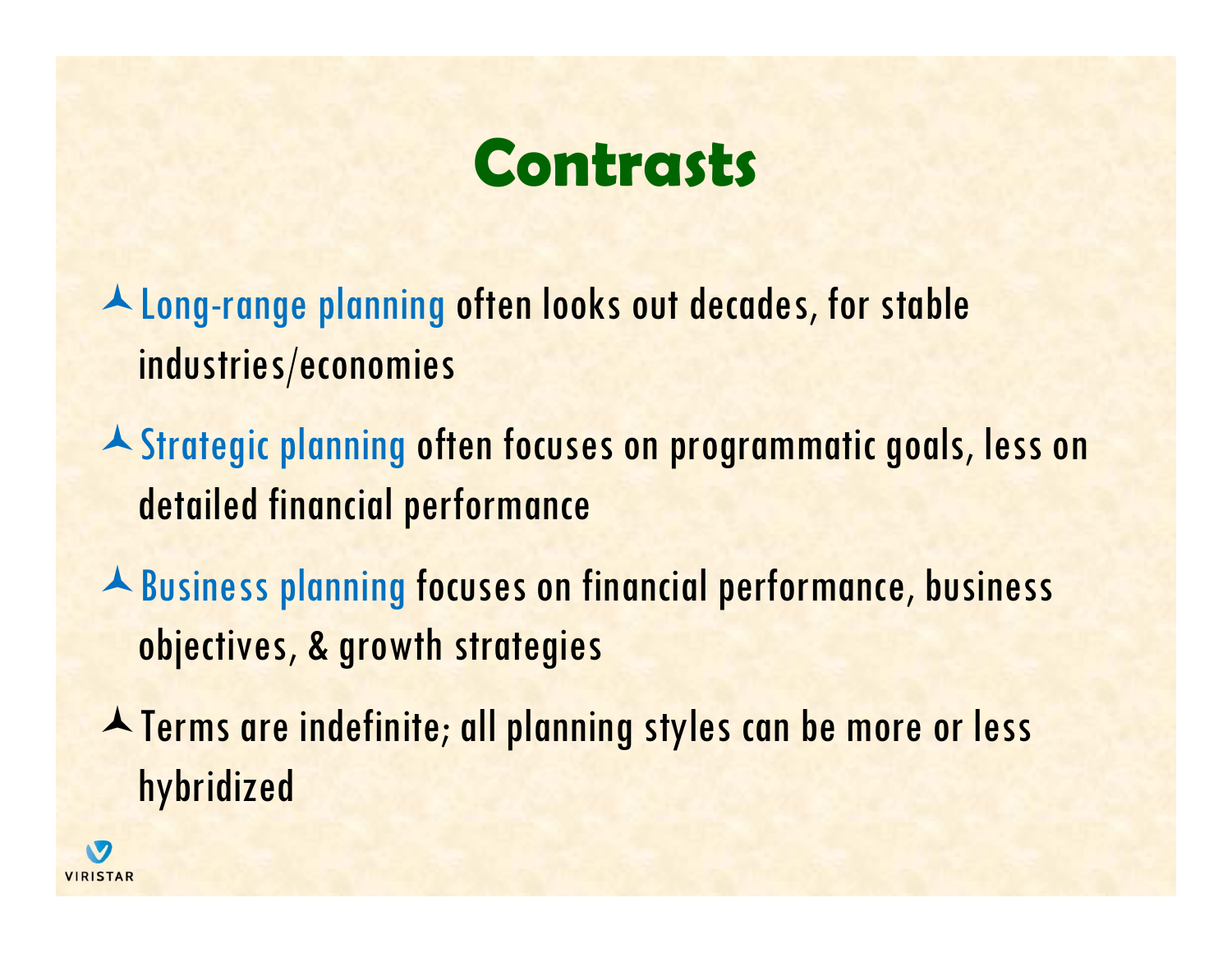## **Business Planning in Context**

- **1. Idea:** What if we do this?
- **2. Feasibility Study:** preliminary research—is there market interest?
- **3. Business Plan—how will we achieve our goals? What does** success look like?
- **4. Operating Plan—detailed work plans**

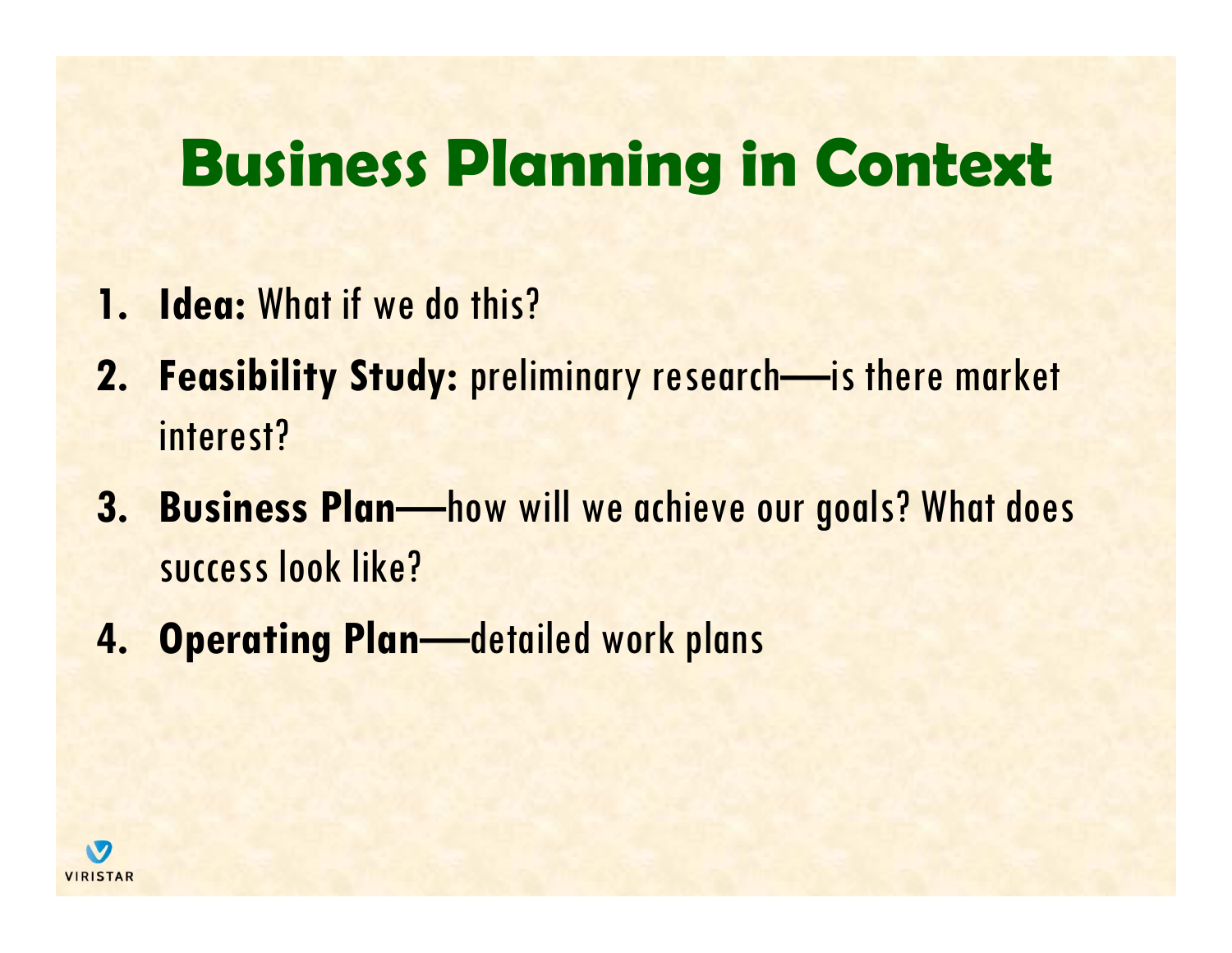## **Steps, in Summary**

- 1. Where are you going?
- 2. How are you going to get there?
- 3. How will you know when you have arrived?

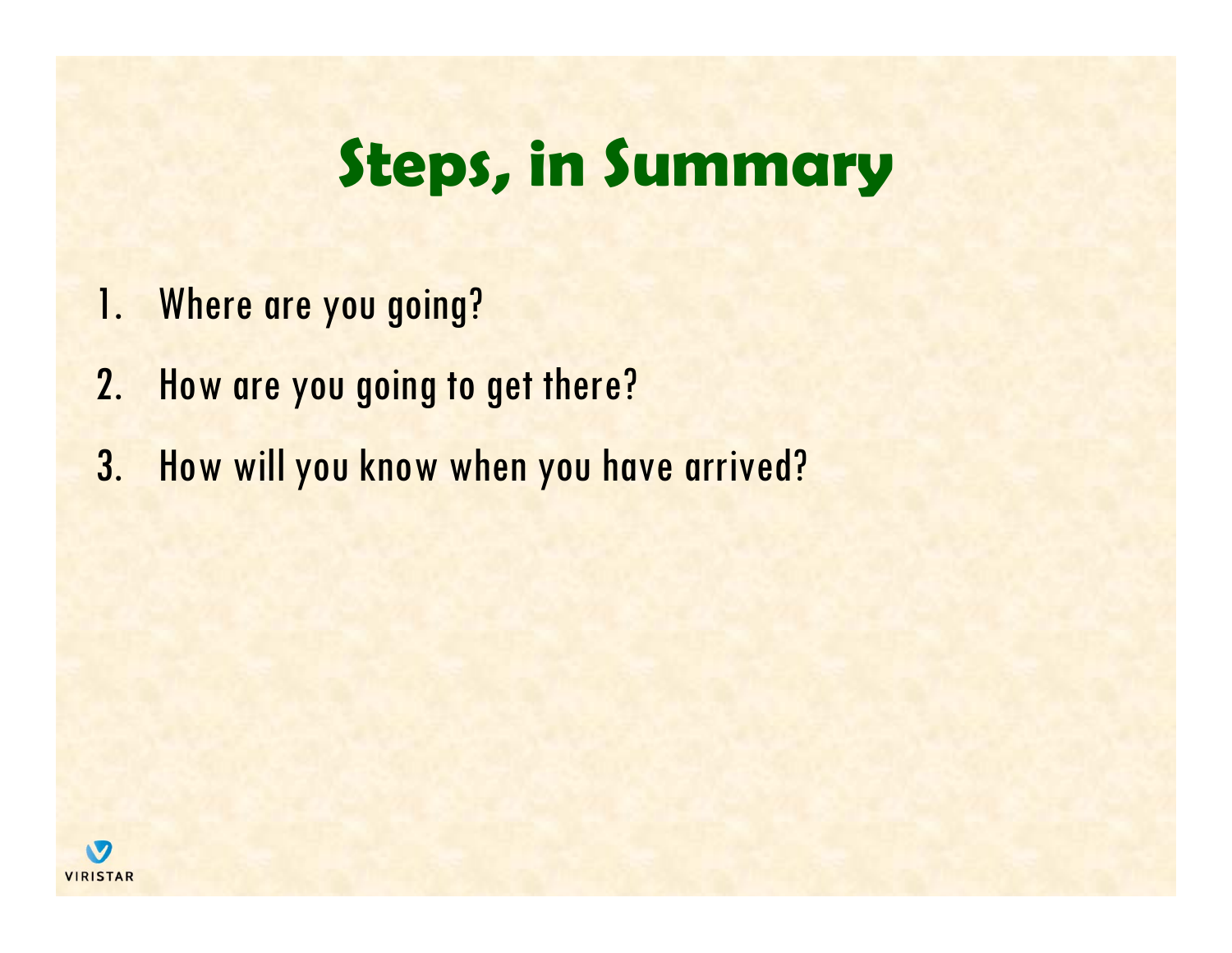## **Steps, in Detail**

- 1. Prepare
- 2. Describe mission and vision
- 3. Identify strategic issues, or focus areas, through an assessment of the environment
- 4. For each issue, establish strategies, goals, objectives
- 5. Write the plan
- 6. Implement plan & monitor results

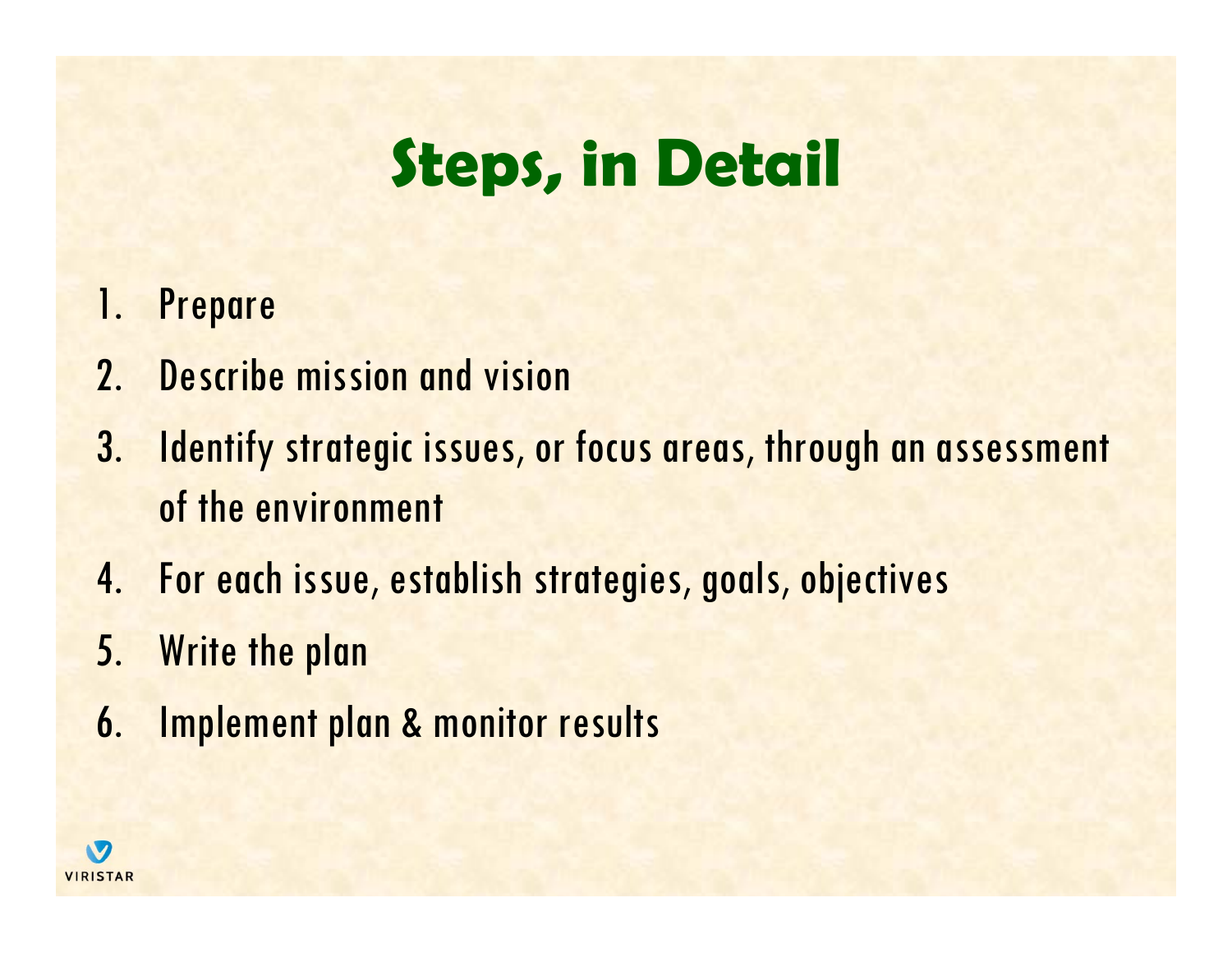## **Step 1: Prepare**

A Figure out if you have the resources: time, money, skills, commitment to engage in formal strategic planning

- A Identify any initial strategic issues or questions to address
- Get buy-in from Board and staff (as applicable) on purpose & fundamental issues to be addressed
- Assemble planners; establish process (timing, roles & responsibilities)

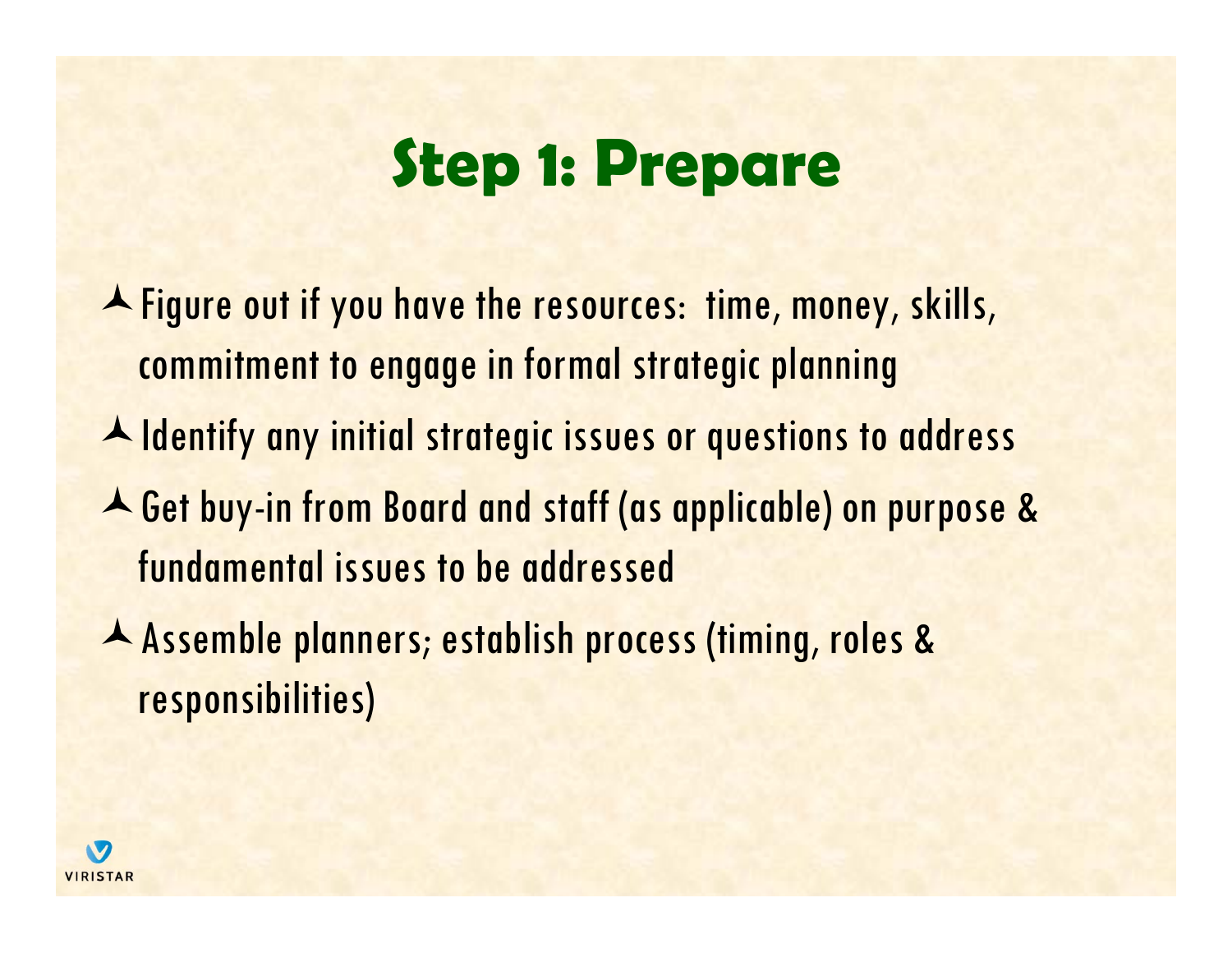## **Step 1: Prepare**

**Summary: We have the resources to do our plan and are prepared to begin**

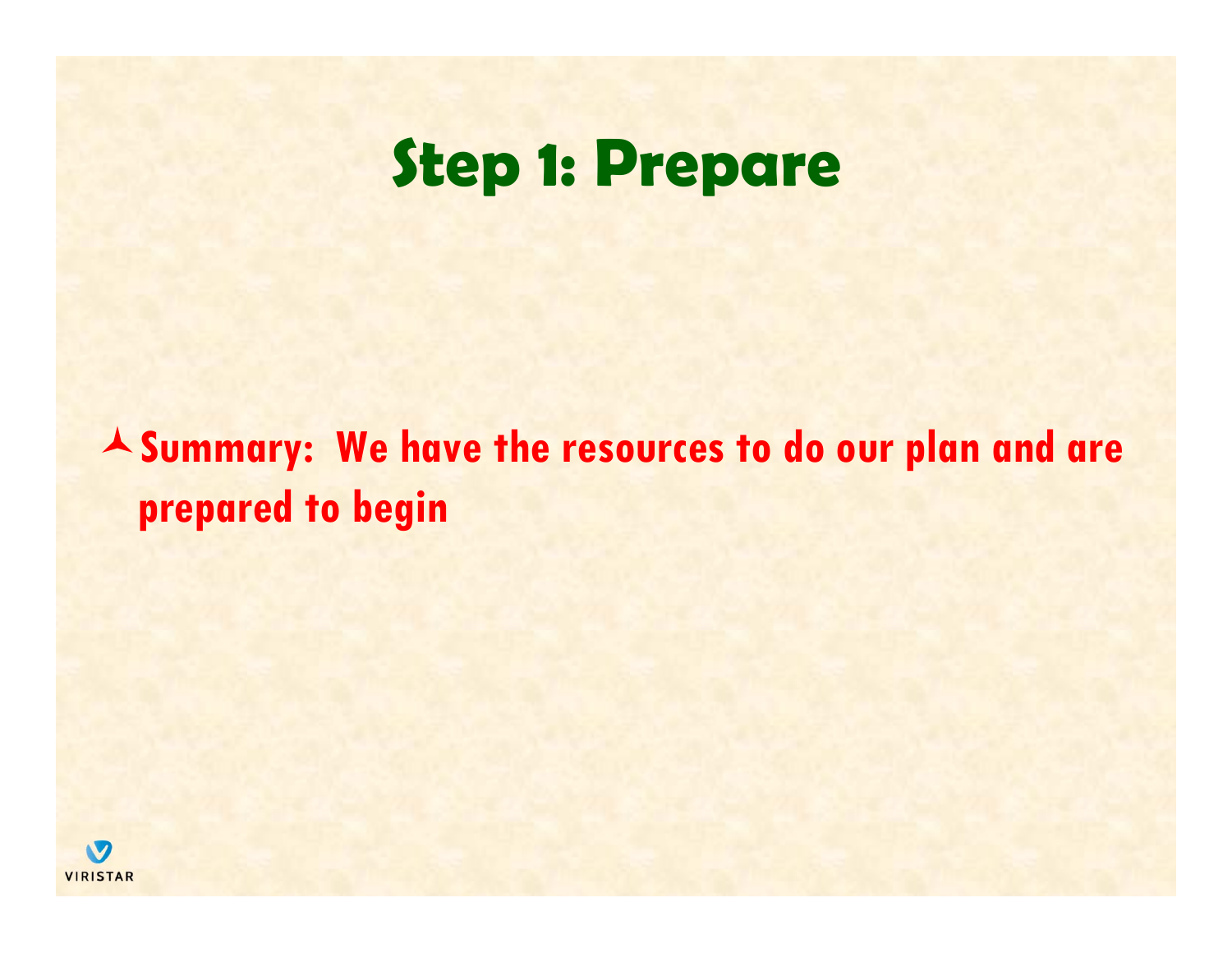A Mission: an enduring purpose or ultimate end; may include audience, means and/or values

Vision: an image of the future

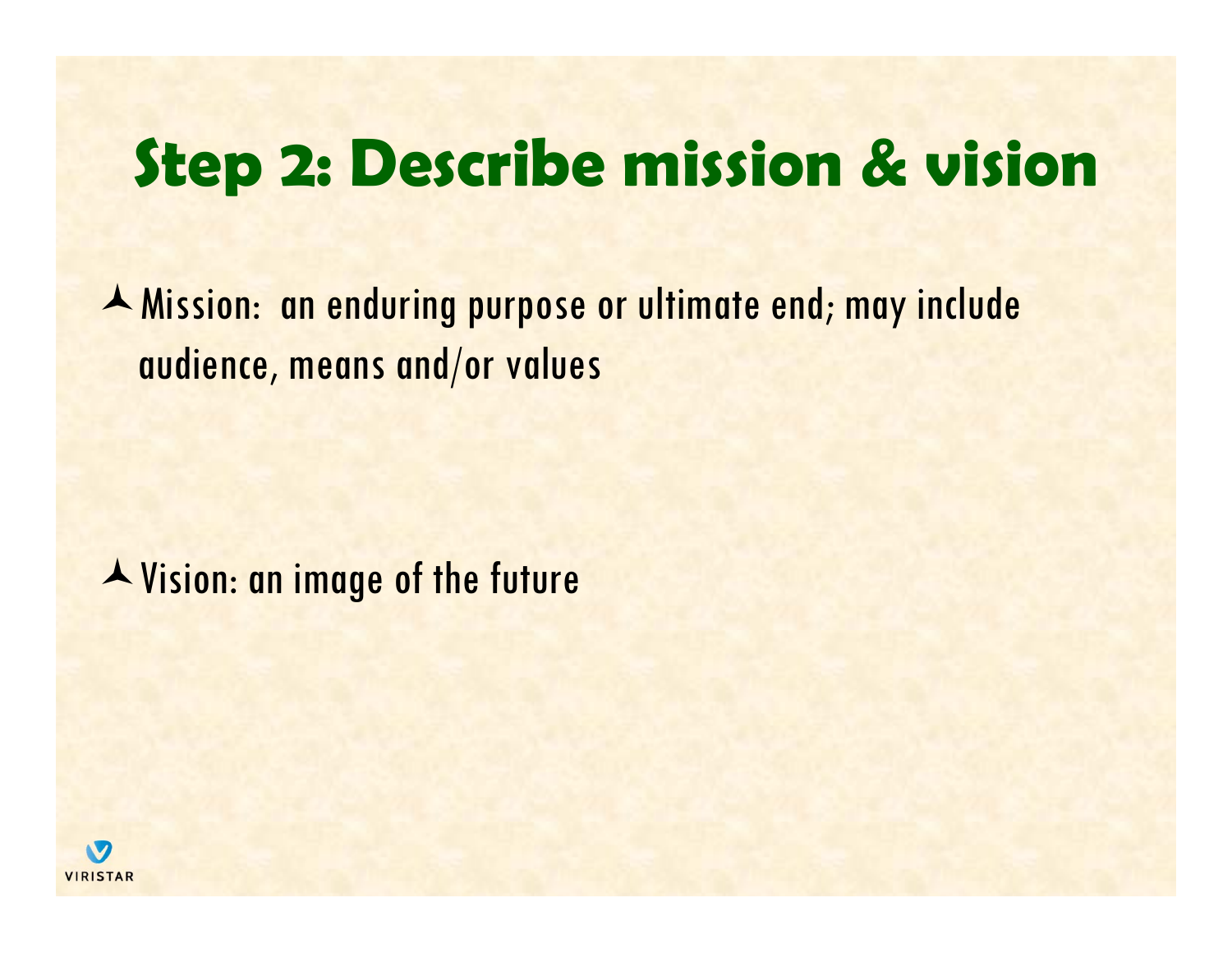- **A** The mission of the Gap Year Association is "To maximize the potential of young adults, through accessible and meaningful gap year opportunities."
- A The mission of ARCC is "To provide unique, life-changing educational experiences for teenagers in places rarely visited and seldom experienced."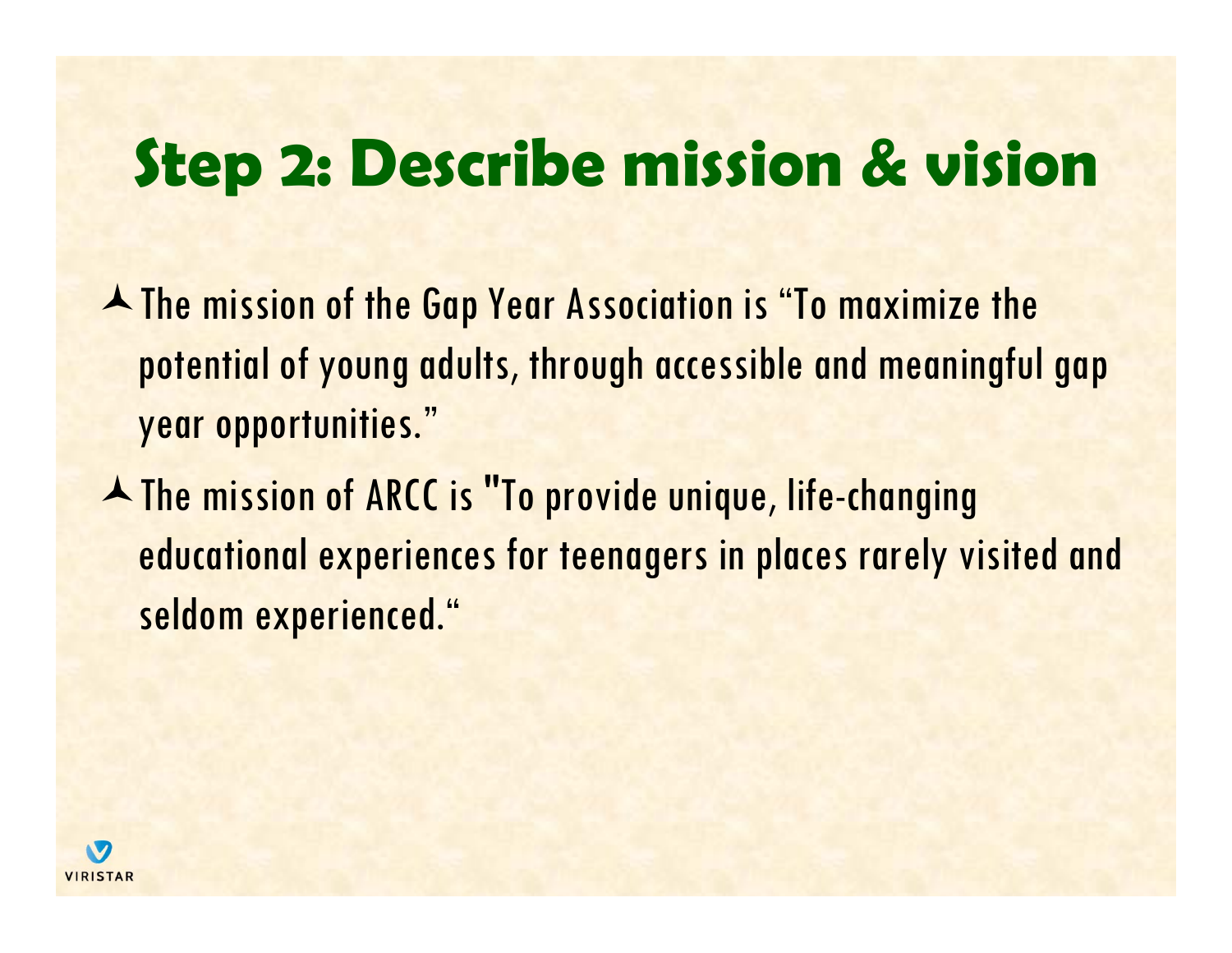A The vision of the Gap Year Association is: "A semester of gap year time, with access to college credit & financial aid, for every high school graduate."

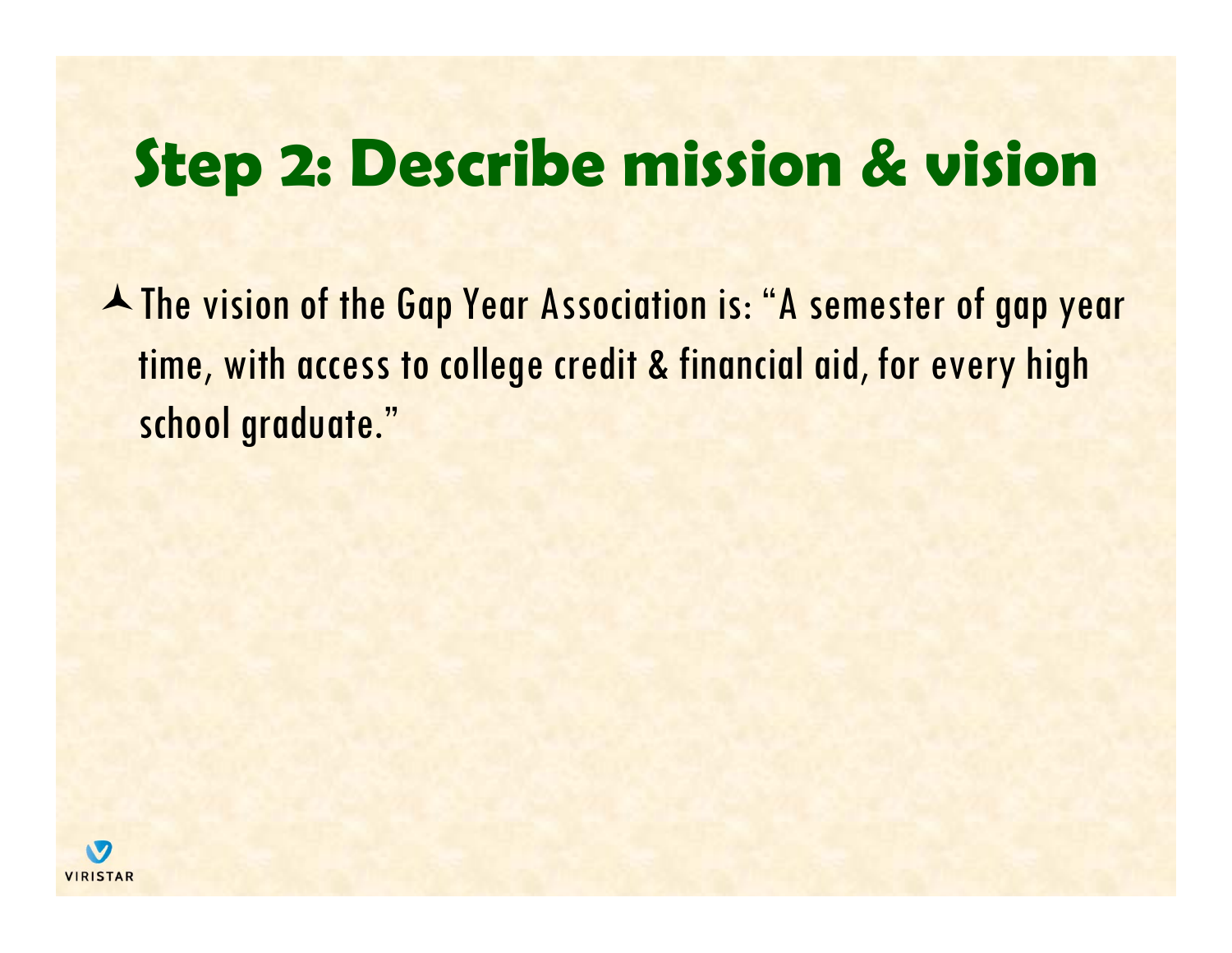**Summary: we are clear on our mission and vision and what our organization is trying to achieve**

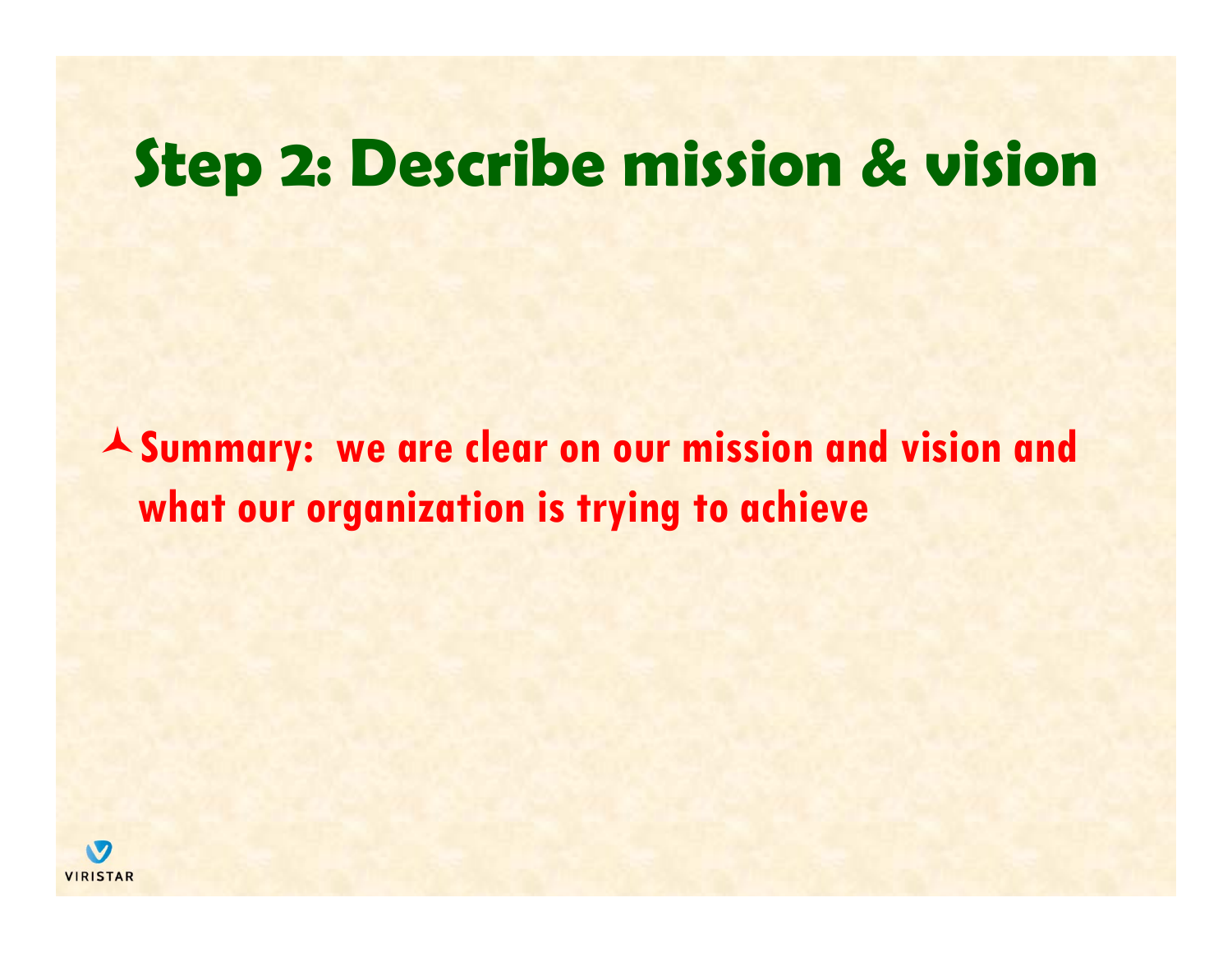# **Step 3: Identify strategic issues through an assessment of the environment**

Assess internal and external environment

A Identify issues deserving attention

A Issues can be *problems* or *positive circumstances* 

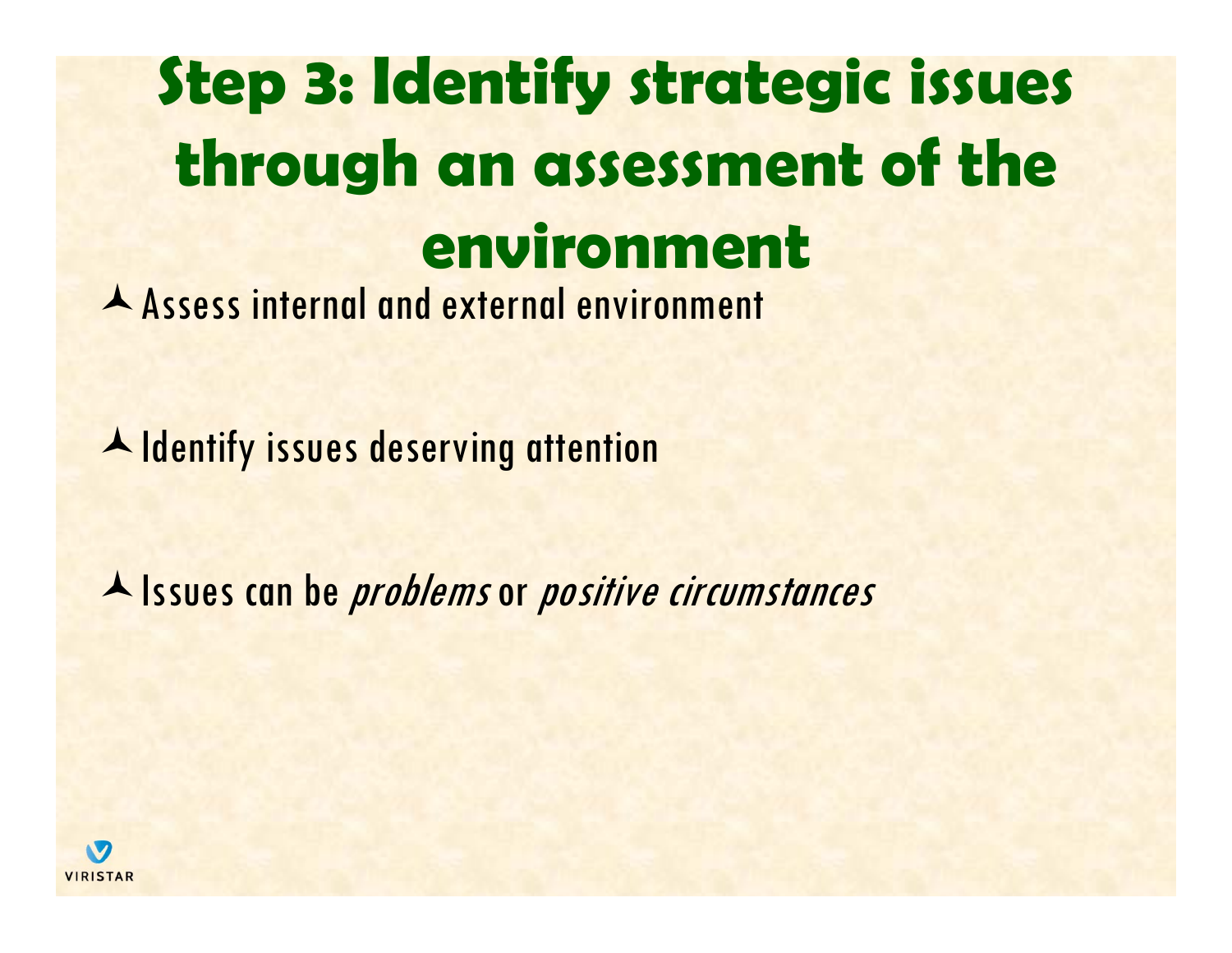A Determine Strengths and Weaknesses in internal subject areas

- **A** Program effectiveness
- Financial performance
- A Service quality
- Management systems & organizational structure
- A Physical plant; facilities & equipment
- **A** Fundraising and funding sources
- A Governance
- A Program evaluation
- A Social capital/reputation

 Working relationships, communication, decision-making; morale**VIRISTAR**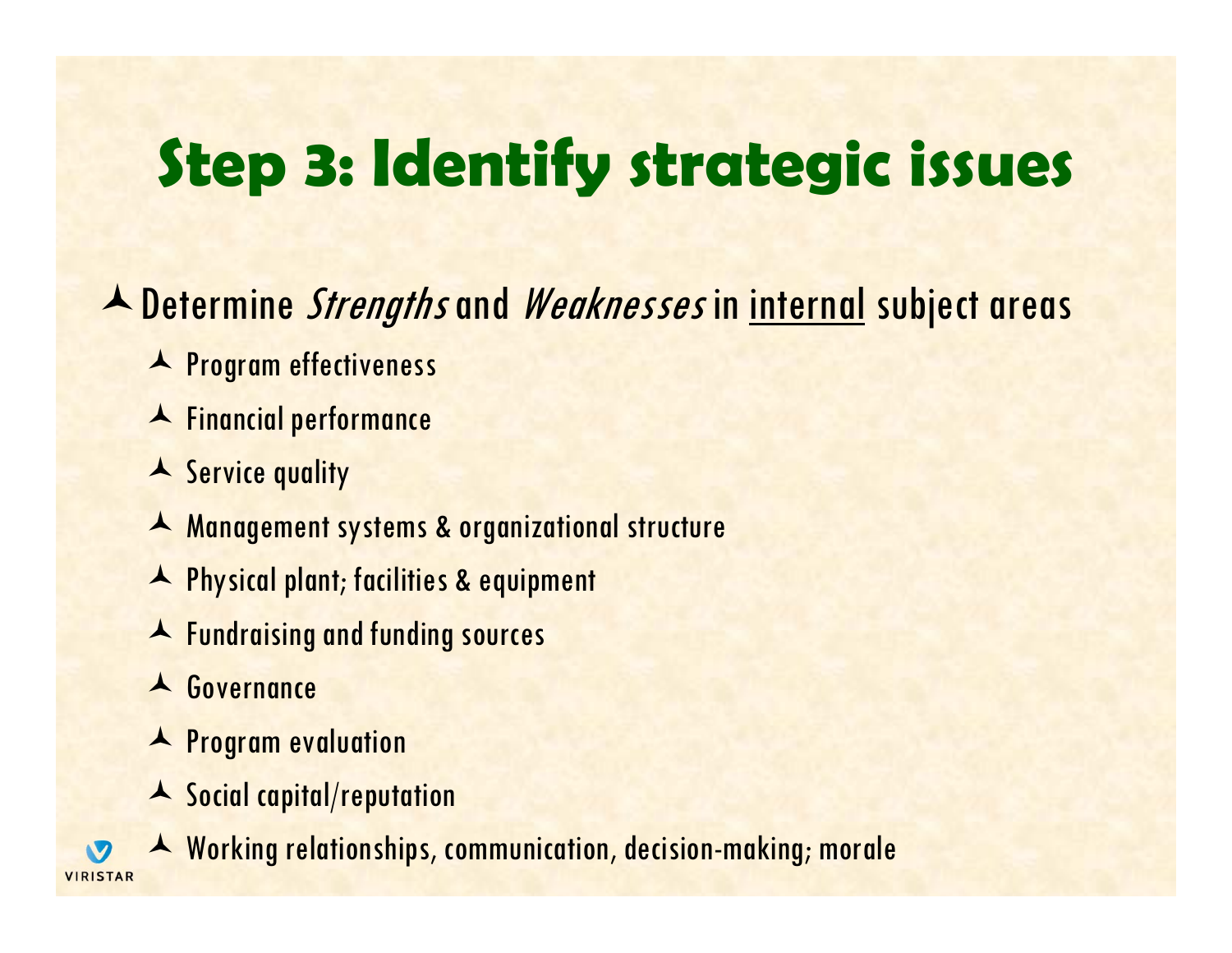**A** Determine *Opportunities* and *Threats* in external subject areas such as:

- **A** Political
- A Socioeconomic
- **A** Technological
- A Demographic
- ▲ Legal
- A Competition
- Marketplace (market needs)
- ▲ Funding

**S VIRISTAR**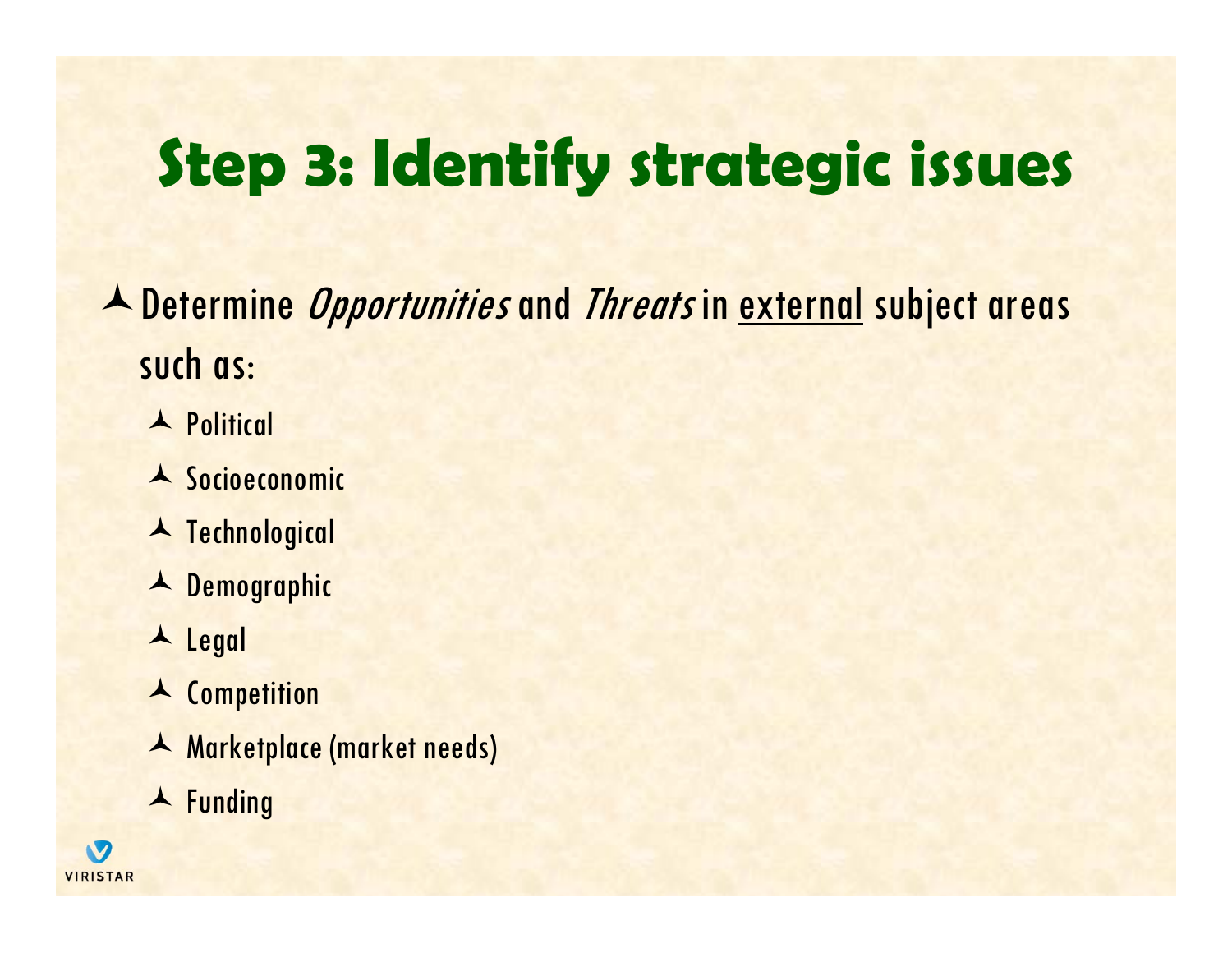### Sources of information:

- ▲ People (Board members, staff, volunteers; clients; funders; competitors & collaborators; community leaders)
- A Other data sources (e.g. reports, statistics, government & industry publications, research data such as pre-test/post-test results)
- **A** from inside and outside the organization

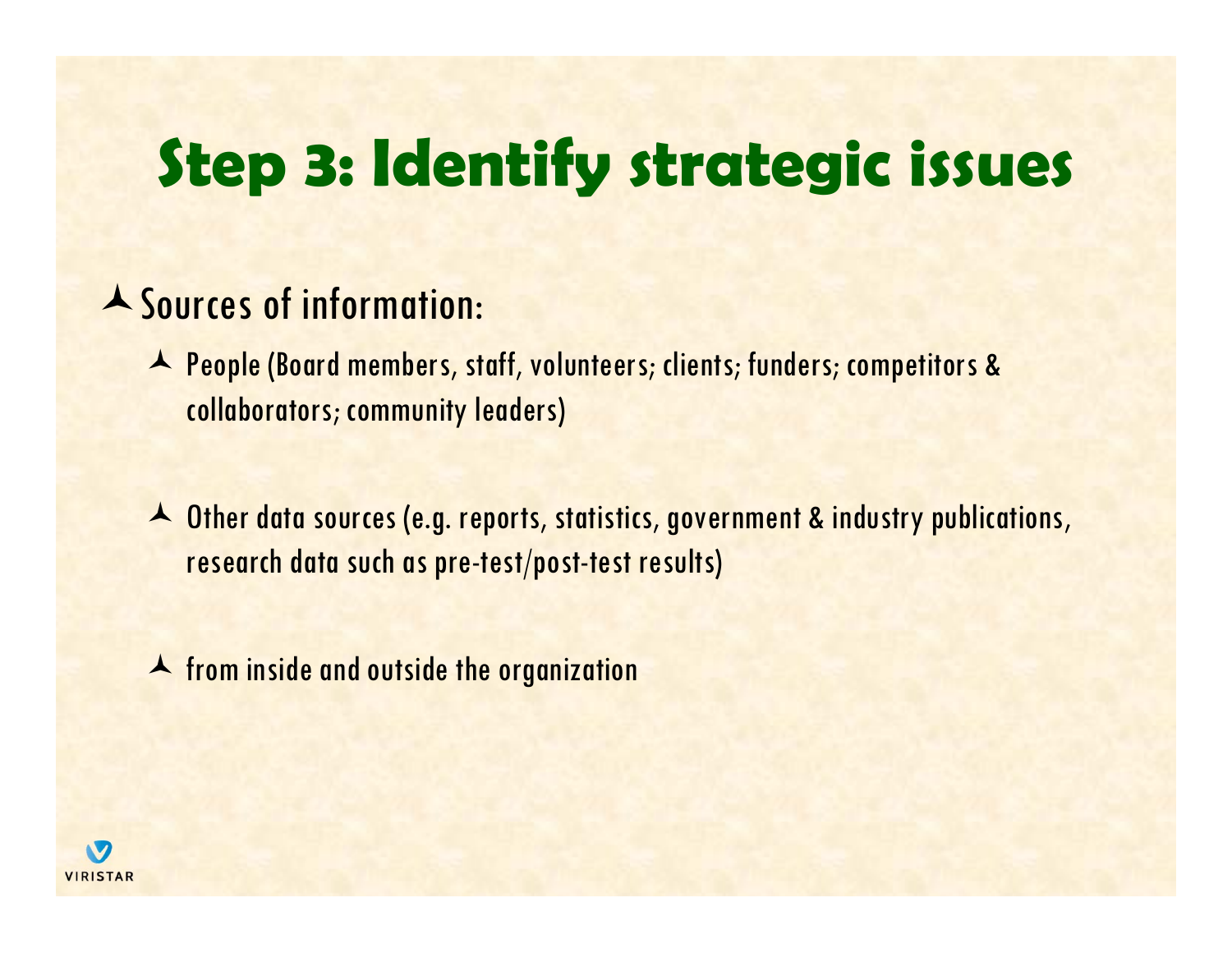### Survey instruments:

 $\blacktriangle$  Interviews

- A Questionnaires (e.g. written program service quality evaluations by clients, questionnaires for staff, management effectiveness surveys & models for managers, governance self-assessment questionnaires for Board members)
- **A** Focus groups and other group meetings
- External program assessments & audits (e.g. financial audit, safety review, accreditation review)

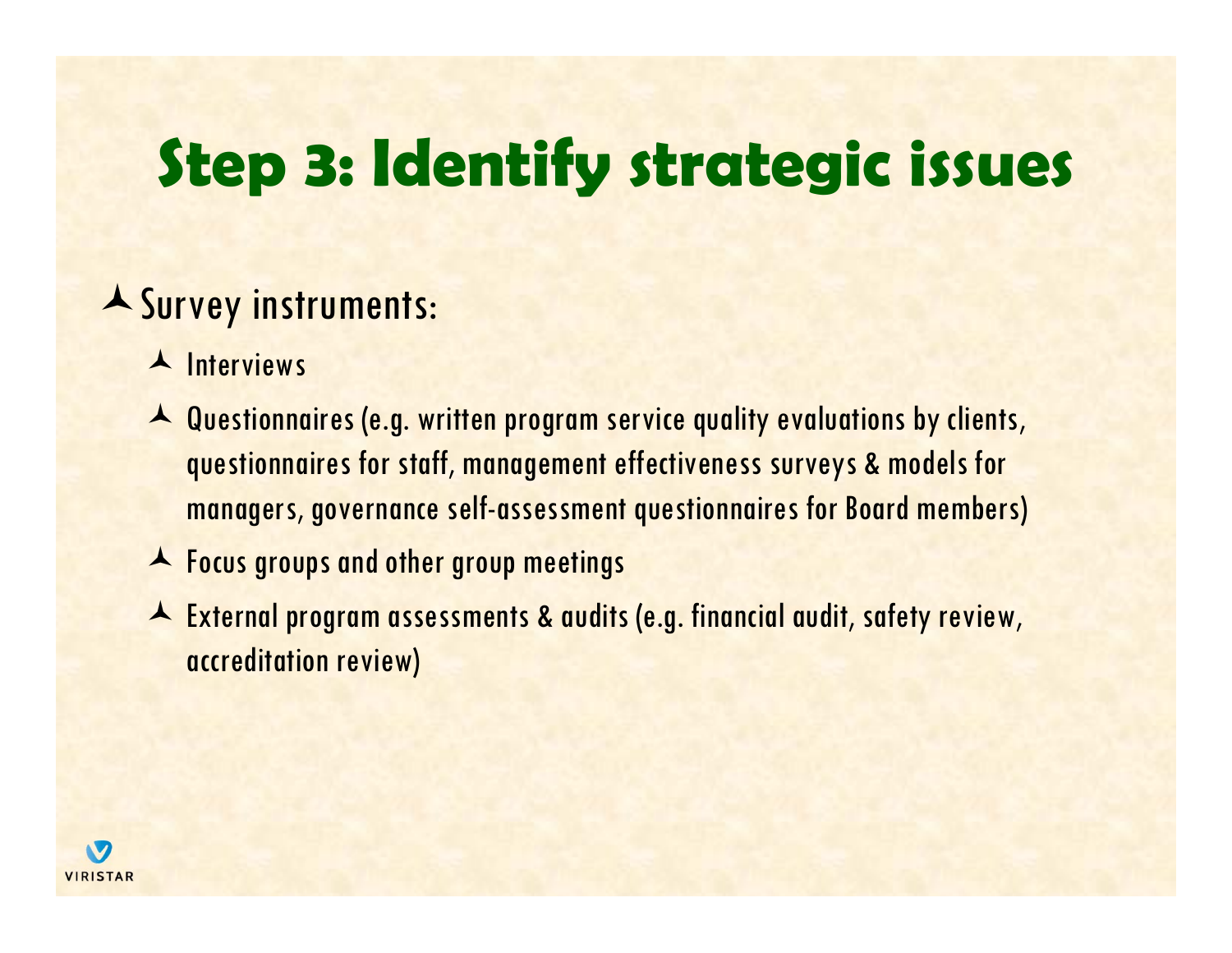**Summary: We have now determined the principal issues facing the organization**

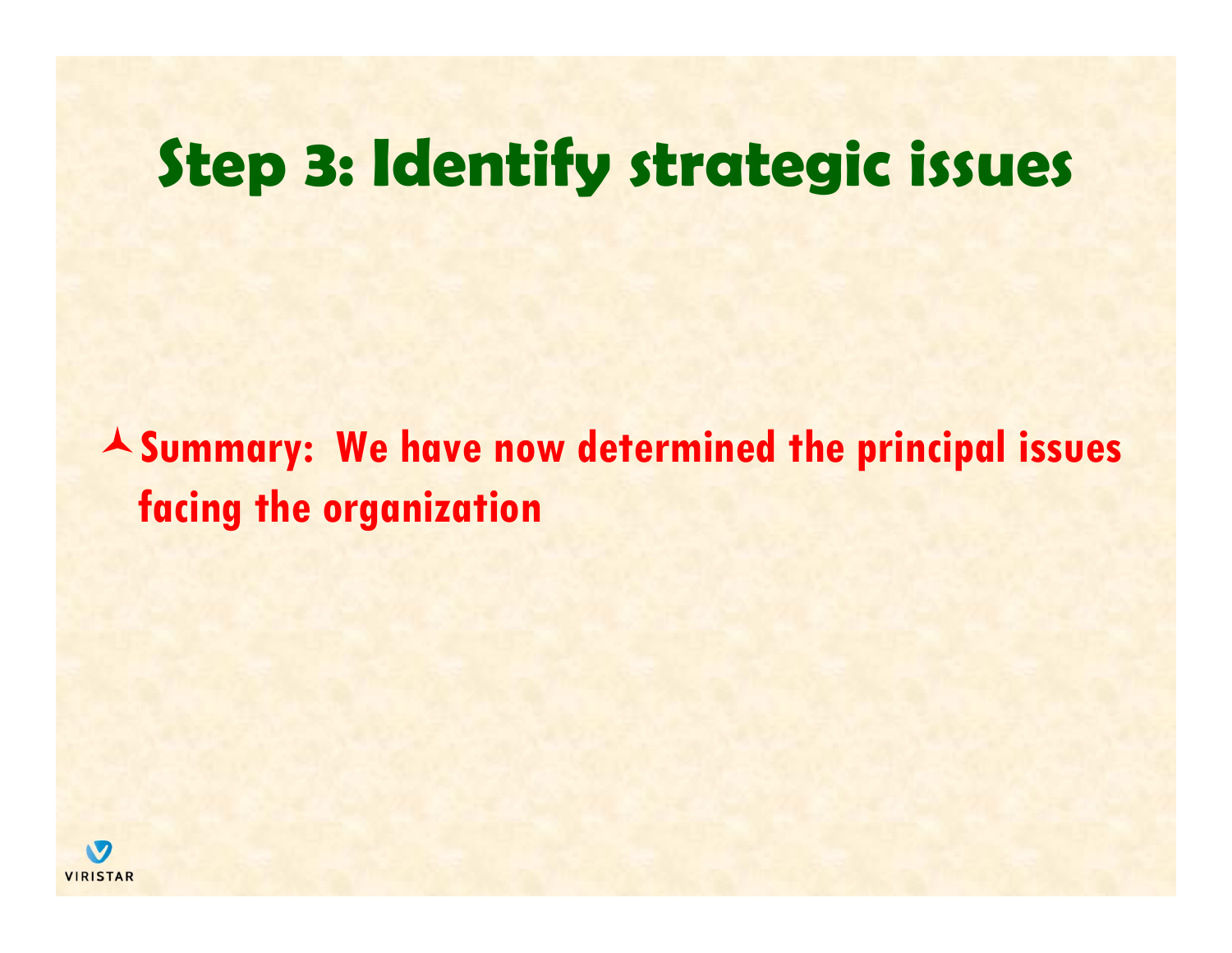**A** For each issue

Can be challenging & time-consuming, non-linear

A Several tools (SWOT, Competitive Strength Analysis, etc.)

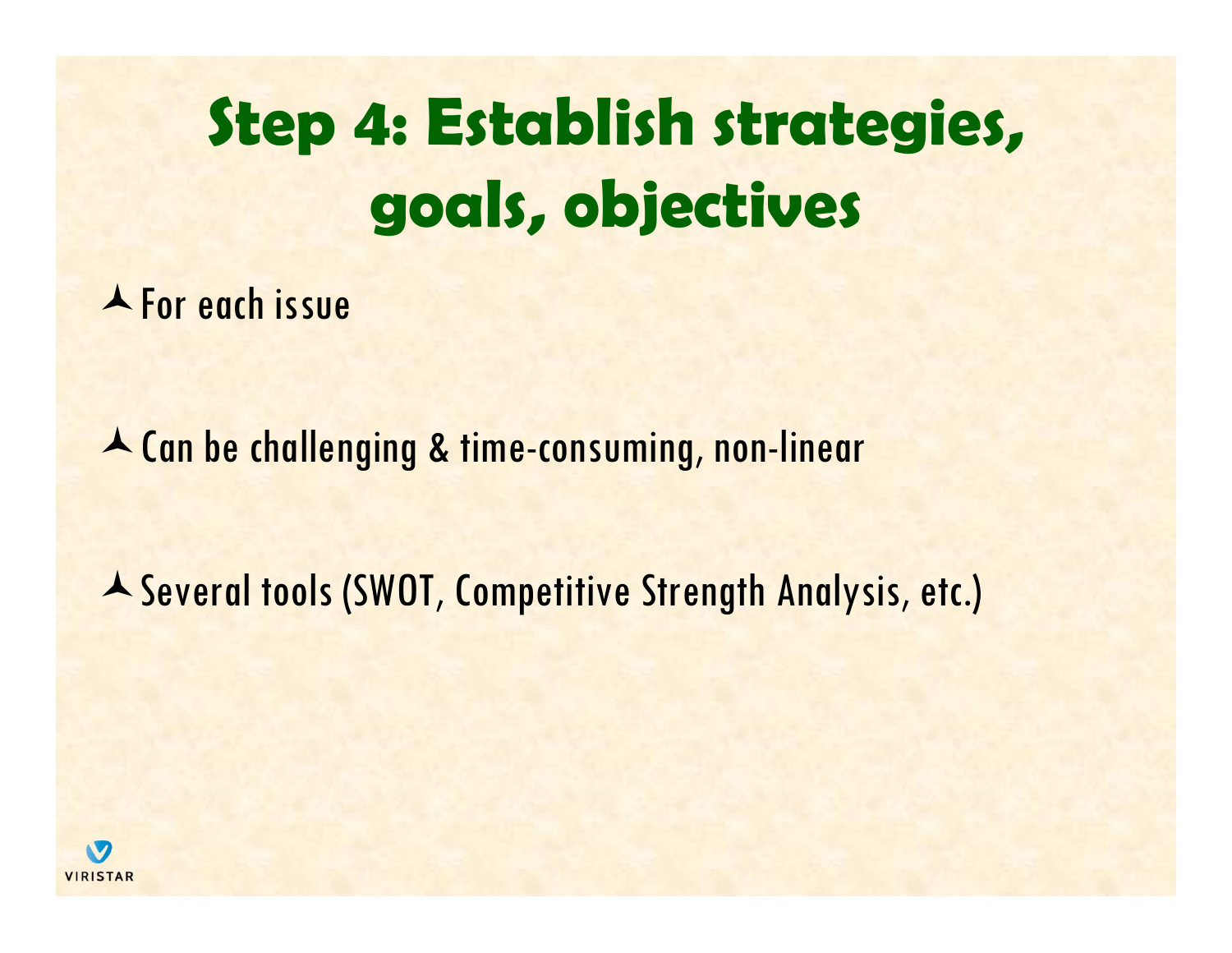### **SWOT Grid Analysis**

|                   | <b>Opportunities</b>               | <b>Threats</b>                      |
|-------------------|------------------------------------|-------------------------------------|
| <b>Strengths</b>  | <b>Invest: Exploit comparative</b> | <b>Defend: Area of strength but</b> |
|                   | advantage                          | under threat: add resources from    |
|                   |                                    | organization or from others         |
|                   |                                    |                                     |
| <b>Weaknesses</b> | <b>Decide:</b> Are you in or out?  | <b>Damage Control/Divest:</b>       |
|                   | Either invest, divest, or          | Minimize organizational damage      |
|                   | collaborate                        |                                     |
|                   |                                    |                                     |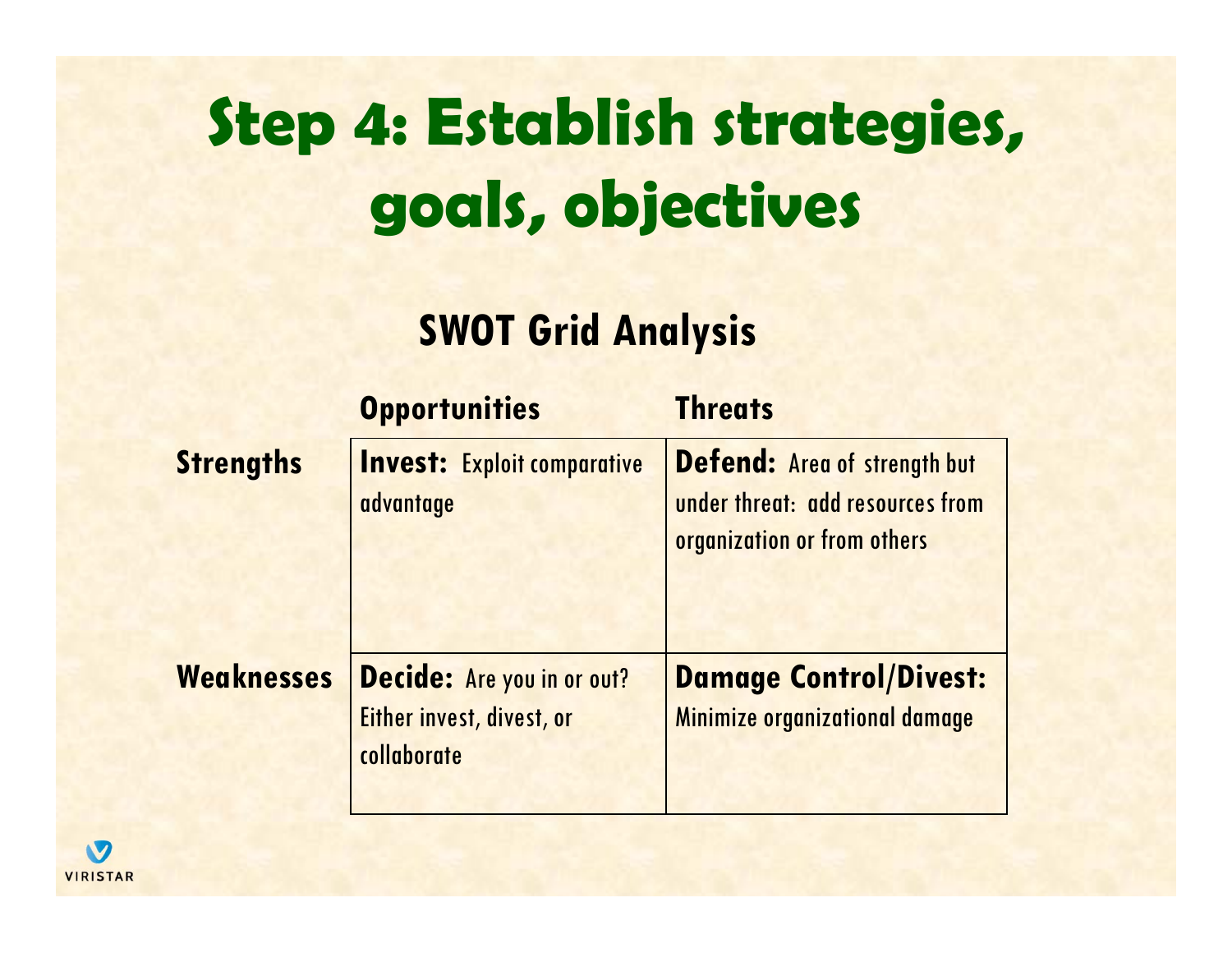

#### **External & Internal SWOT Analysis**

their communities

• Outward Bound's leadership is aligned in its

. The Anschutz and Stanley grants provide initial

support for the development and execution of TN

• Reducing and aligning administrative locations

will allow OB to streamline national overhead and

• Veterans (and other special populations) offer a

. The Obama Administration is investing in service

and youth-focused organizations and opportunities that could benefit OB, particularly with our strong

compelling and fundable market to fill any short-

term economic-driven enrollment downturns

.We are finally starting to see the benefits of

merging at the program delivery level; by gaining

traction in unified training, curriculum, resources,

and sharing of best practices in operations and

support for this strategic direction

make Centers the "face" of OB

• We are just as relevant as ever

political connections

program delivery

#### **WEAKNESSES**

**STRENGTHS** . There are many "customers"; tuition is paid by .Outward Bound is unifving, simplifying, and becoming financially stable to remain viable and parents, schools, donors, etc. complicating relevant replicable, scalable sales and enrollment models .Centers are local, proven, and time-tested • Current Centers rely on a short list of donors: Centers are not well endowed, challenging the \*ELS' record of transforming schools increases long term viability of program delivery credibility and leverage • It will be two years before the efficacy of our .National Programs can utilize the Centers programs can be demonstrated longitudinally geographic presence/impact to sell locally \*Centers have strong community ties with alumni .Until now, Centers have operated independent of national programs with a focus primarily on lowand supporters income youth and are not well-positioned or staffed \*Centers can respond to local needs with OB's to fully serve all students, alumni, and supporters program menu, customized as needed . Most alumni are returning to their communities . Powerful partnerships have been established with with little formal follow up and support; we still are schools, school districts, local agencies, political identifying where/how to find alumni officials, civic/business leaders, and youth-serving . Governance structures will need to be shifted and organizations groomed for stakeholders to remain engaged and •Fund raising has become increasingly "local" committed among our donors as they seek to support causes . Before TN, few of the National programs have close to home found it compelling to expand through Centers • Diverse programs and locations can deliver a • Center facilities are donated and insufficient or year-round revenue model with less seasonality represent a significant fixed cost • OB is at a virtual breakeven before interest . Centers' ability to attract and retain qualified and payments, evidencing dramatic business model diverse field staff has been insufficient shifts and improvements since the merger . The ability to effectively impart the service ethic .We have a common Educational Framework and on course varies by location curriculum, resources and training to support it **OPPORTUNITIES THREATS** • Common outcomes and measures will bring • National vs. local fundraising, governance and credibility and prove the "case" resource allocation could be contentious . OBUSA continues to operate at a deficit with • Alumni represent an extraordinary opportunity to deliver on the last half of Outward Bound's mission limited ability in a down economy to run a major statement - "to create a better world" - through growth campaign their engagement in service opportunities within . OB staff have run leaner and leaner since the

merger and managed through multiple restructurings as we worked the business model: we could lose key staff thus impairing our ability to manage future growth

• Three of our six Centers are "unaffiliated", and their participation in establishing "full-line" breadth and scalability is subject to independent determination by their boards

• National programs have not historically sought a local presence within and through Centers given cultural and market differences

• Centers have evolved with little need or regard for avoiding redundancy; the work of standardizing and simplifying process, administration, nomenclature, etc. across affiliated and unaffiliated Centers will require collaboration and careful avoidance of cost escalation

. A Centers-based, community impact-driven funding model is unproven vs. classic product lines with known market potential and margins •Economy

\*Negative affects of decreasing marketing budgets

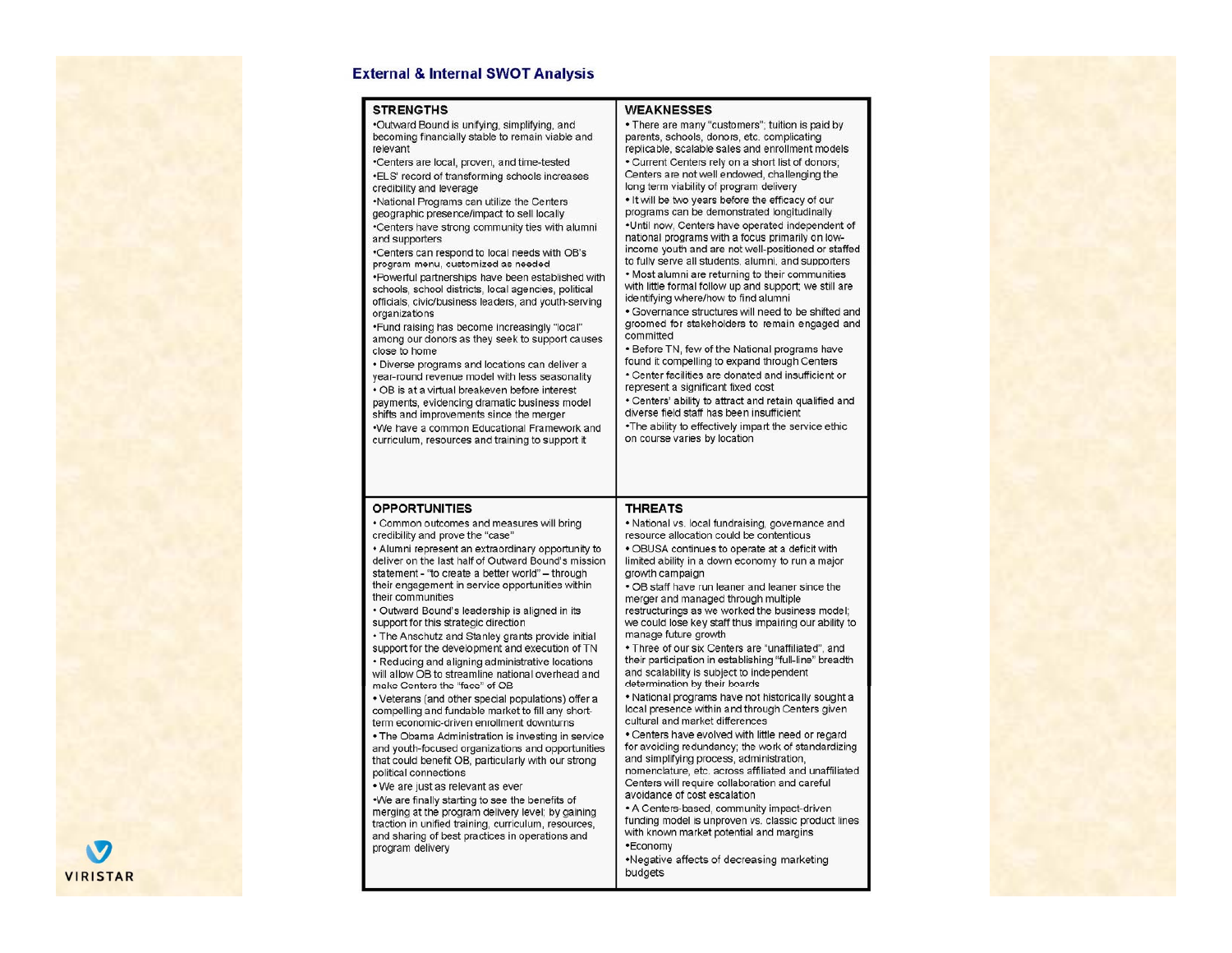### **Opportunities**

client types

- Unsaturated market, many previous clients
- Opportunity for new program development
- New locations becoming suitable for programs

### **Threats**

compensation

- Competition
- **Economy, social priorities**
- Unpredictable business misfortunes coupled with lowered organizational resiliency

#### **Invest:** Focus on "same thing, but do it better" strategy Aggressively reach out to past clients through invigorated marketing campaign Establish new program offerings and promote to clients**Defend:** Consider merger/take-over option with local competitor • Develop closer relationships with current clients to increase retention**Decide:** Pursue move to permanent facility to add stability • Identify strategies for retaining present clients Eliminate any efforts to reach out to non-core **Damage Control/Divest:** Aggressively pursue financial strength through cost control, aggressive sales targets, and accelerated fundraising efforts • Invest any available resources in improved staff

### **Strengths**

- Long history and established reputation
- Well-developed programs, policies and procedures
- Flexibility due to organizational structure and programming model
- High level of employee and customer goodwill
- Long-term client base

### **Weaknesses**

- Administrative staff turnover
- Client, field staff retention
- **Financial health**
- **Program quality: logistics, educational effectiveness, risk** management
- Board operations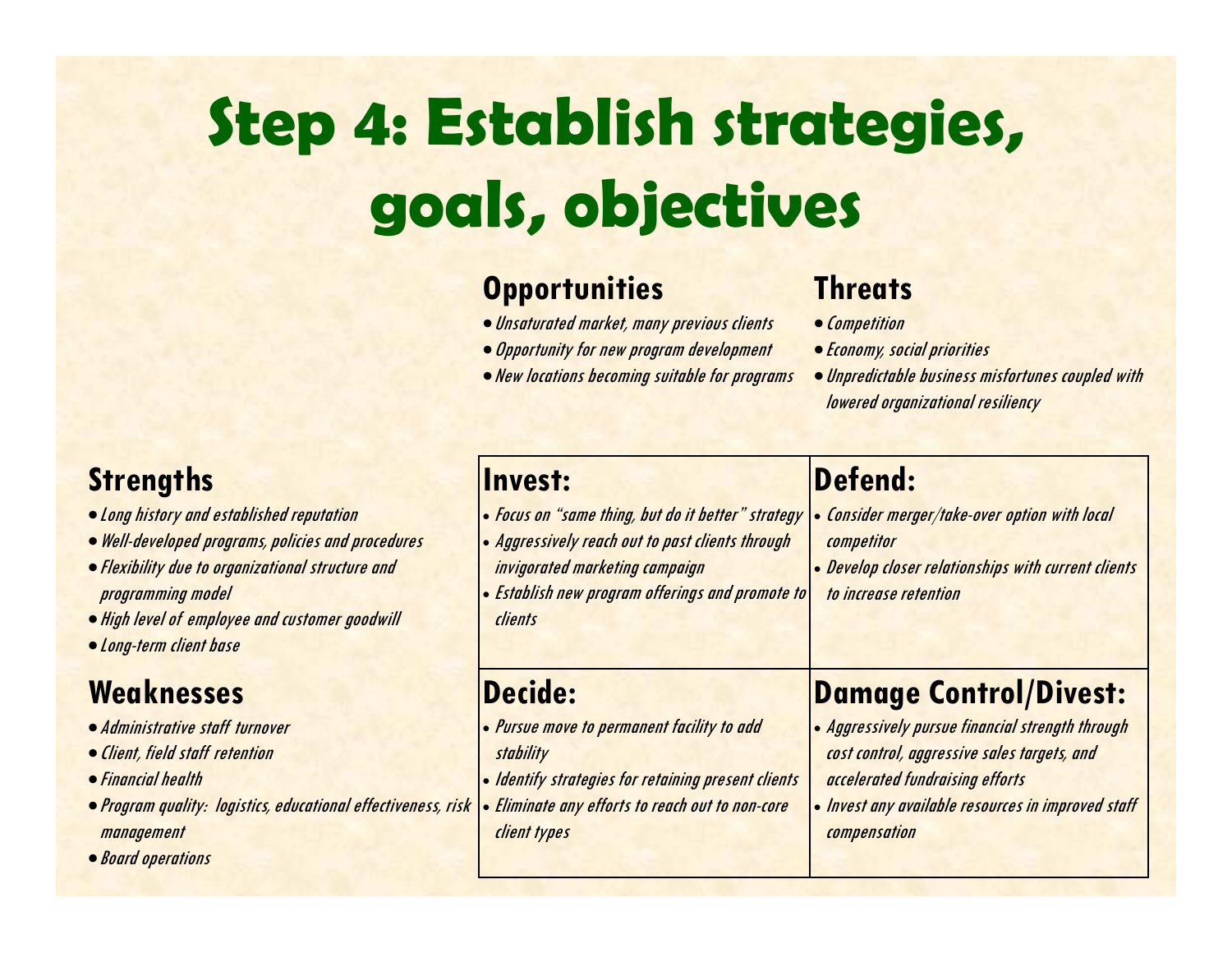### **Competitive Strength Analysis**

Potential to Attract Resources and Enhance Existing Programs: Yes

Potential to Attract Resources and Enhance Existing Programs: No

|                 |               | <b>Alternative Coverage</b>  |               | <b>Alternative Coverage</b> |                                |  |  |
|-----------------|---------------|------------------------------|---------------|-----------------------------|--------------------------------|--|--|
|                 |               | <b>High</b>                  | Low           | <b>High</b>                 | Low                            |  |  |
| Good fit with   | <b>Strong</b> | 1. Aggressive                | 2. Aggressive | 5. Build up                 | 6. "Soul of                    |  |  |
| mission         | competitive   | competition                  | growth        | the best                    | the organ-<br><i>ization</i> " |  |  |
|                 | position      |                              |               | competitor                  |                                |  |  |
|                 | Weak          | 3. Aggressive                | 4. Build      | 7. Orderly                  | 8. Foreign aid                 |  |  |
|                 | competitive   | divestment                   | strength or   | divestment                  | or joint                       |  |  |
|                 | position      |                              | get out       |                             | venture                        |  |  |
|                 |               |                              |               |                             |                                |  |  |
| <b>Poor fit</b> |               | <b>9. Orderly Divestment</b> |               | 10. Aggressive divestment   |                                |  |  |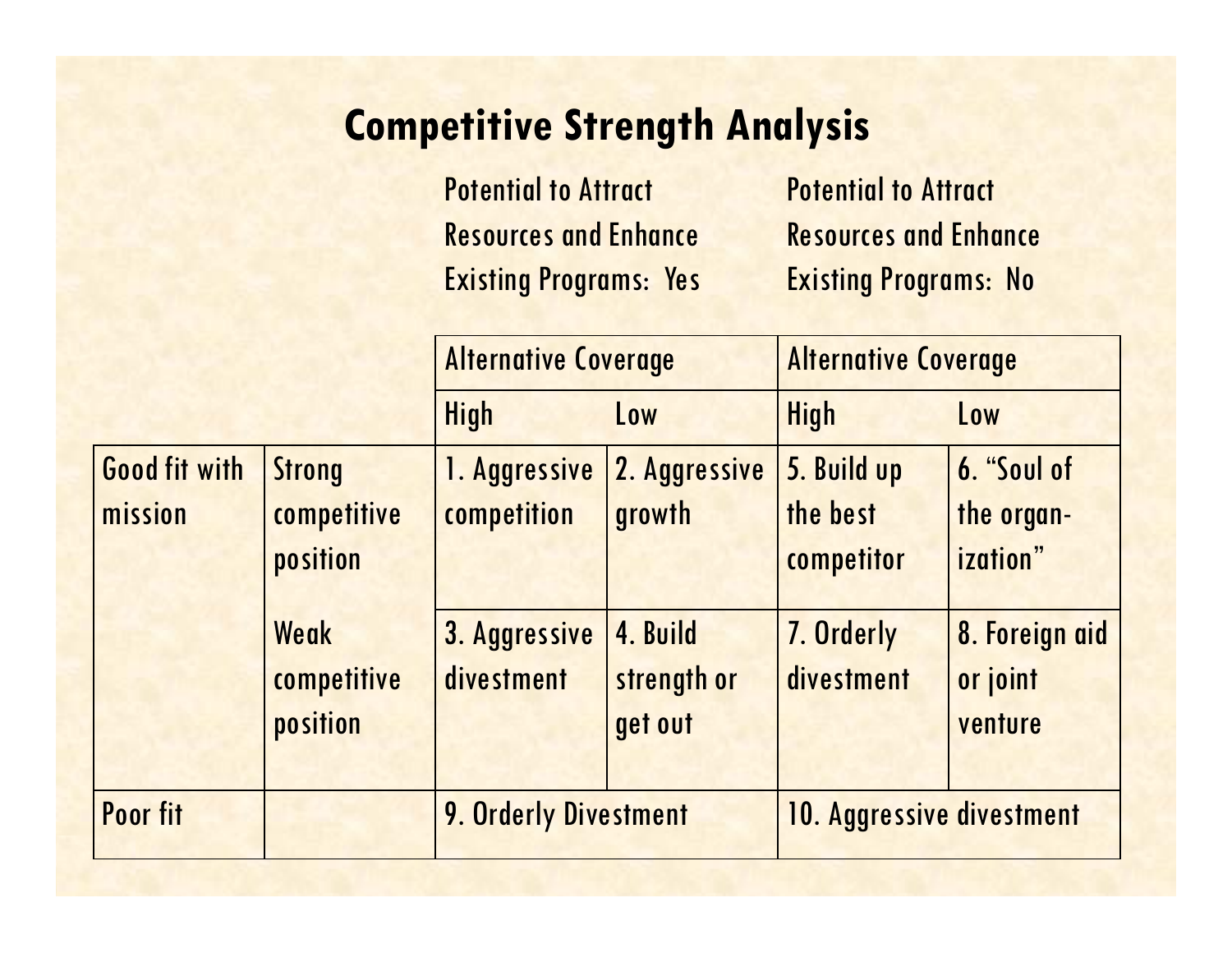|                                                                                                                                                                                                                                            | <b>Core Strategies</b>                                                                                                                                                                                              |                                                                                                                                                                                                 |                                                                                                                                                                                                                |                                                                                                                                               |  |  |  |  |  |
|--------------------------------------------------------------------------------------------------------------------------------------------------------------------------------------------------------------------------------------------|---------------------------------------------------------------------------------------------------------------------------------------------------------------------------------------------------------------------|-------------------------------------------------------------------------------------------------------------------------------------------------------------------------------------------------|----------------------------------------------------------------------------------------------------------------------------------------------------------------------------------------------------------------|-----------------------------------------------------------------------------------------------------------------------------------------------|--|--|--|--|--|
| <b>Strategic issue</b>                                                                                                                                                                                                                     | <b>Proposed</b>                                                                                                                                                                                                     | <b>Supporting</b>                                                                                                                                                                               | <b>Possible</b>                                                                                                                                                                                                | <b>Triggers for</b>                                                                                                                           |  |  |  |  |  |
| (as question)                                                                                                                                                                                                                              | strategy                                                                                                                                                                                                            | assumptions,                                                                                                                                                                                    | obstacles to                                                                                                                                                                                                   | re-evaluation                                                                                                                                 |  |  |  |  |  |
|                                                                                                                                                                                                                                            |                                                                                                                                                                                                                     | facts, values                                                                                                                                                                                   | implemen-                                                                                                                                                                                                      |                                                                                                                                               |  |  |  |  |  |
|                                                                                                                                                                                                                                            |                                                                                                                                                                                                                     |                                                                                                                                                                                                 | tation                                                                                                                                                                                                         |                                                                                                                                               |  |  |  |  |  |
| Our semester program<br>enrollment is flat to<br>declining. Do we start<br>offering short-term<br>experiences to<br>corporate clients like<br><i><b>international MBA</b></i><br>students, not mission-<br>related but maybe<br>lucrative? | <b>Talk with current client</b><br>universities about<br>marketing programs to<br><b>Business School, other</b><br>departments. Develop<br>marketing materials,<br>try a couple Int'l MBA-<br>oriented conferences. | We can build business<br>sustainability by<br>offering our core<br>product-experiences<br>abroad-to a new<br>customer group, even<br>if it dilutes our<br><i><b>organizational identity</b></i> | • Need to invest in<br>marketing, selling<br>new service<br>• Need to invest in<br>developing new<br>program, staff skills<br>• Possible staff<br>resistance to new<br>product<br>• Not our core<br>competency | • Lack of client<br>interest 1st 18 mo<br>• Takes too much<br>focus off of core<br>product line<br>• Semester program<br>begins to grow again |  |  |  |  |  |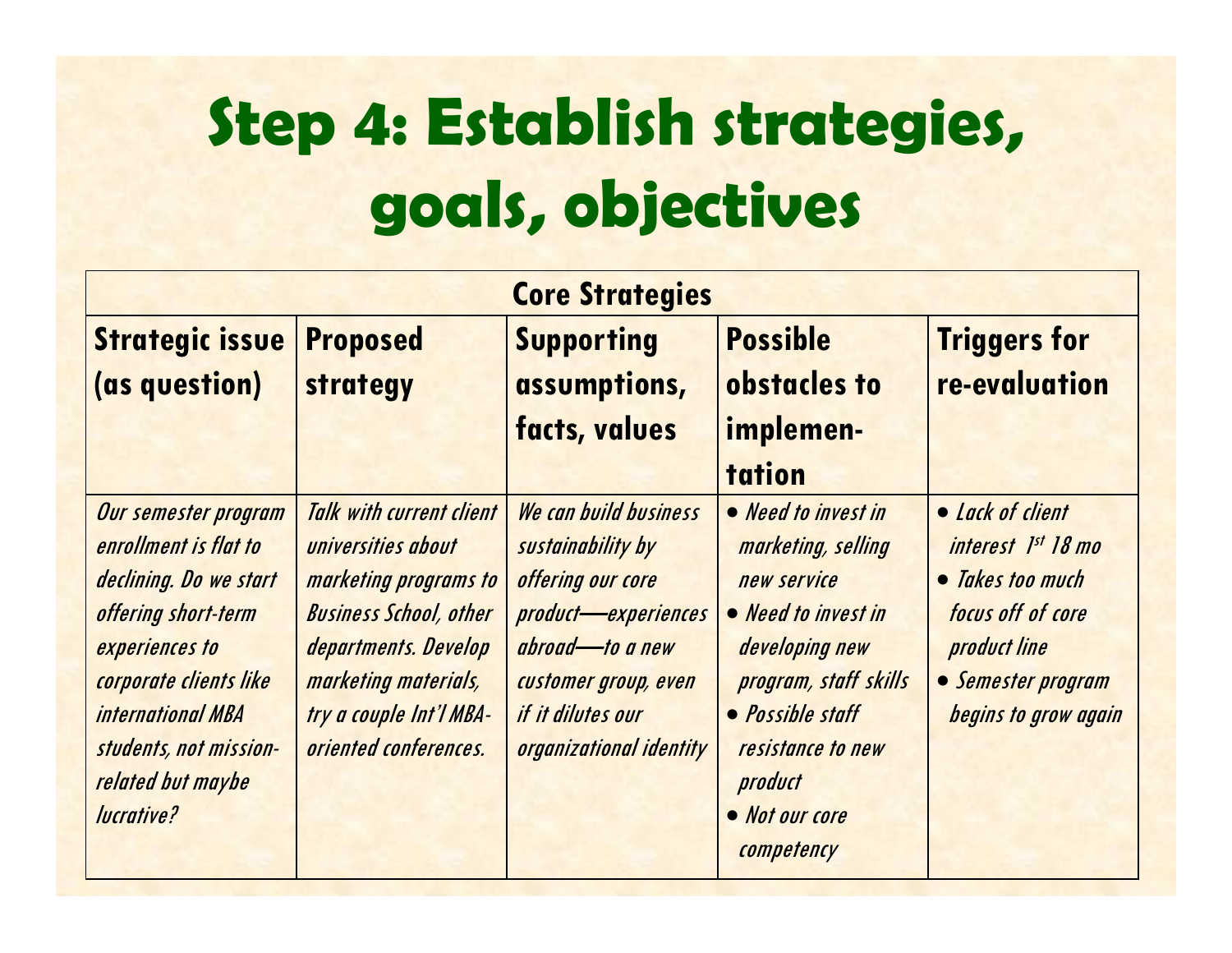A Have contingency plans

Are plans realistic and achievable?

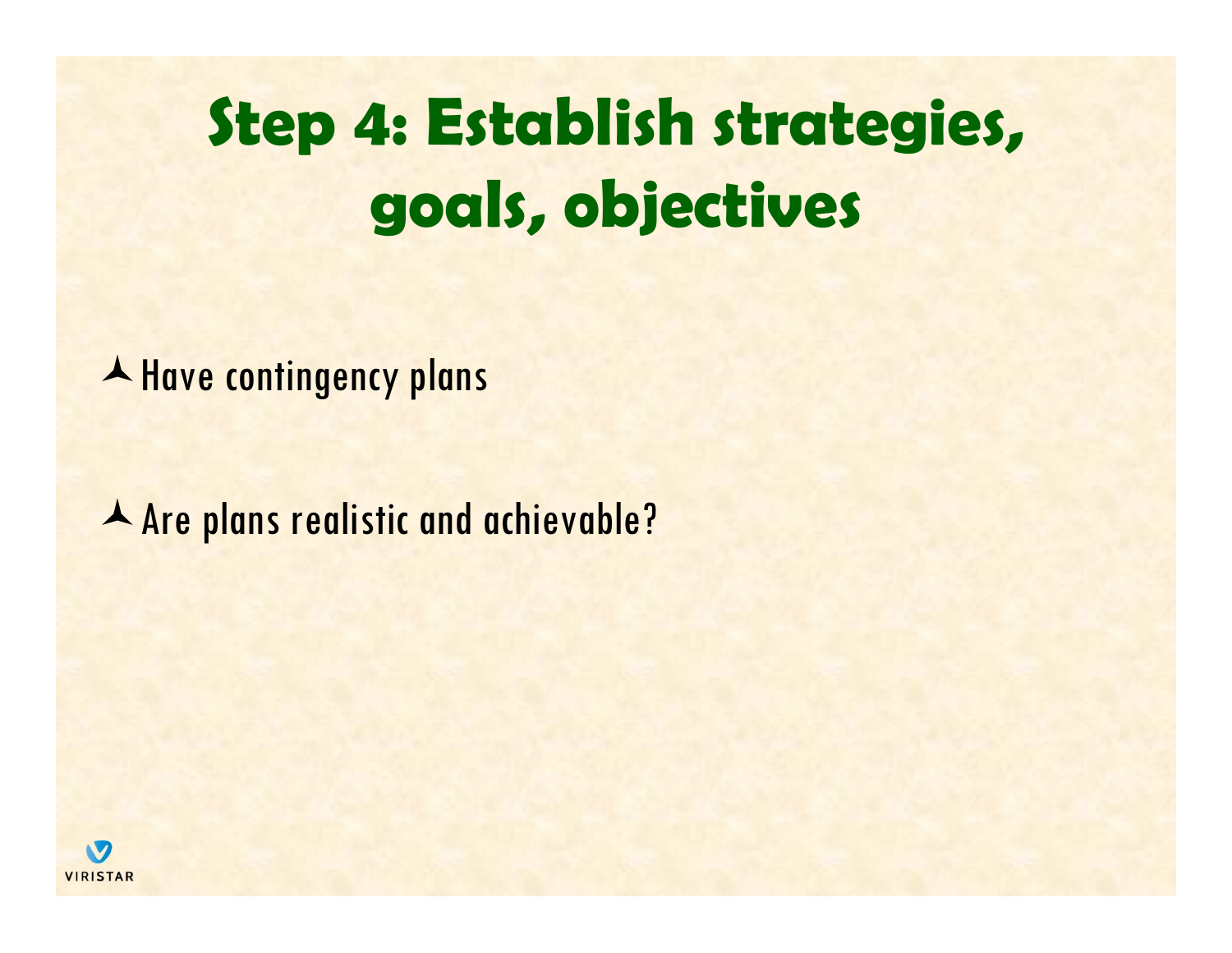### A Write goals & objectives for the organization

- A Here or in separate operating plans
- A Take into account the strategies your identified
- A Address all relevant aspects of the organization
- Goals are broad results
- A Objectives are specific, measurable, time-bound outcomes
- A Distinguish between process ("means) and product ("ends") outcomes

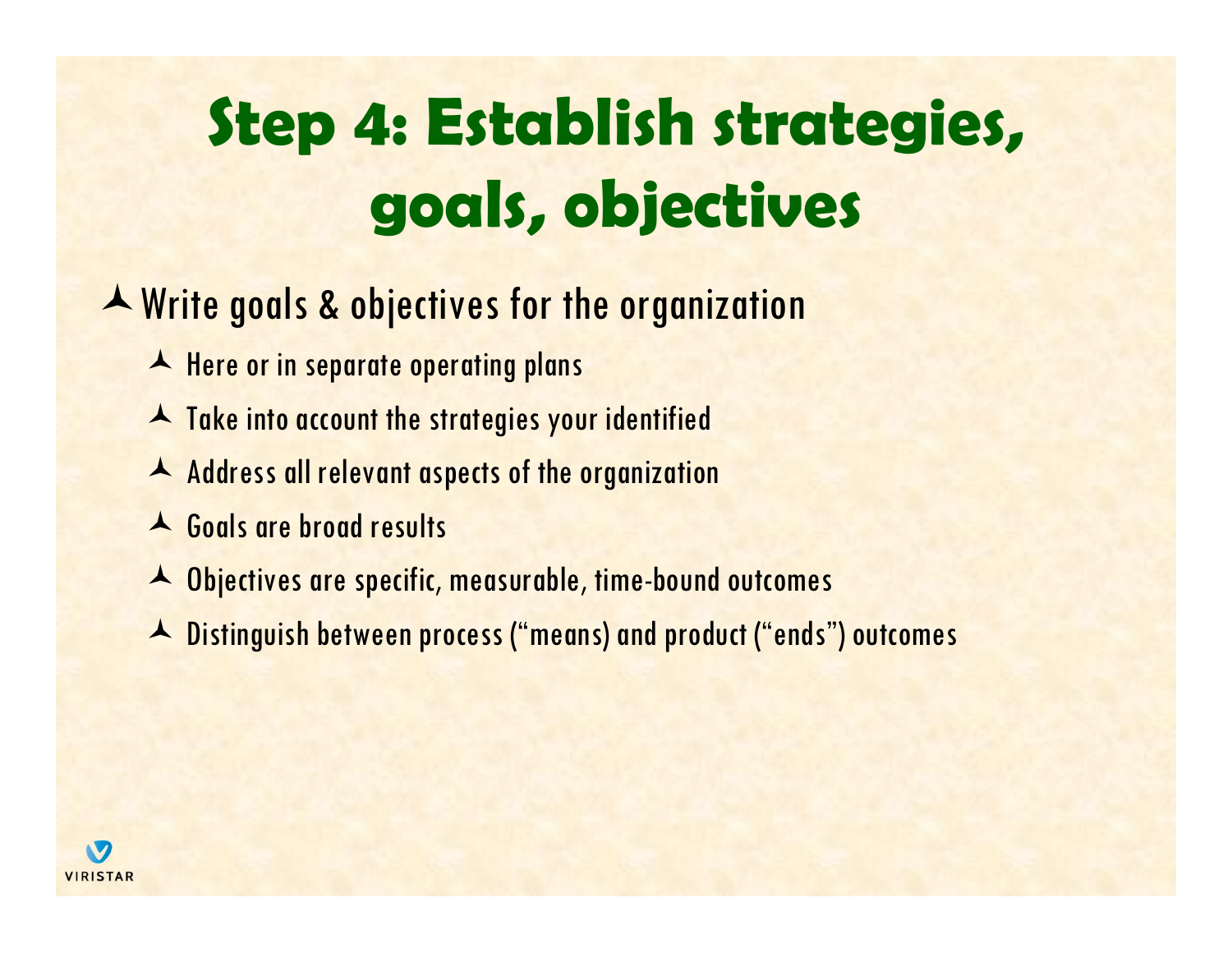Goal: Improve Financial Health Objective: Increase sending schools

| <b>Sending schools</b> |                          |  |  |  |  |
|------------------------|--------------------------|--|--|--|--|
| Year                   | <b>Sending schools</b>   |  |  |  |  |
| <b>20016 Actual</b>    | 6                        |  |  |  |  |
| 2017 Actual            | 5                        |  |  |  |  |
| 2018 Actual            | $\overline{\mathcal{I}}$ |  |  |  |  |
| 2019 Actual            | 6                        |  |  |  |  |
| 2020                   | $\overline{I}$           |  |  |  |  |
| 2021                   | 8                        |  |  |  |  |
| 2022                   | 9                        |  |  |  |  |
| 2023                   | 9                        |  |  |  |  |
| 2024                   | 10                       |  |  |  |  |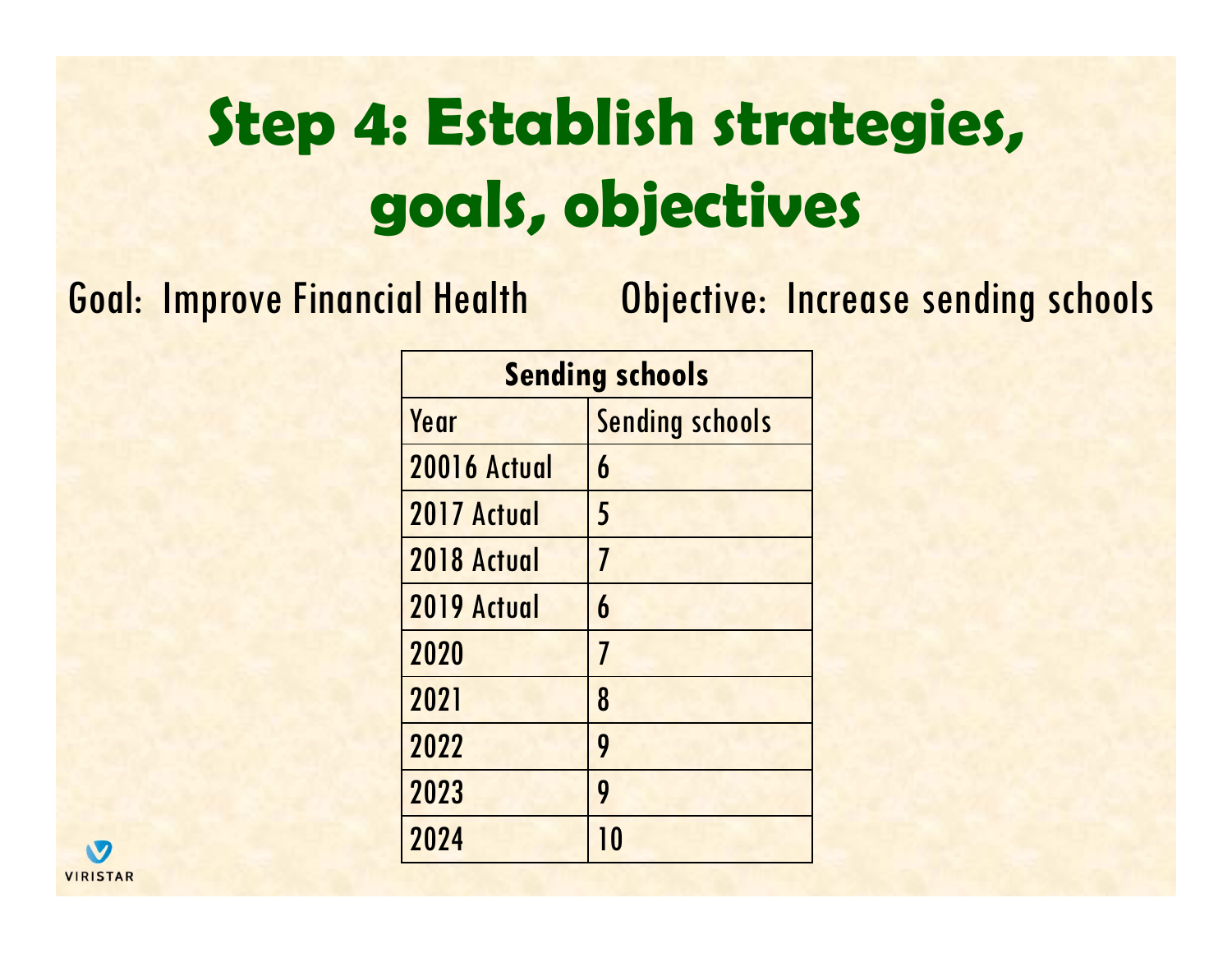- **A** Goal: Improve quality of program operations **A** Objectives:
	- **A** Improve logistics operations
	- Further develop educational structure and curriculum
	- **A Improve retention of quality program staff**
	- **A** Focus on our core business

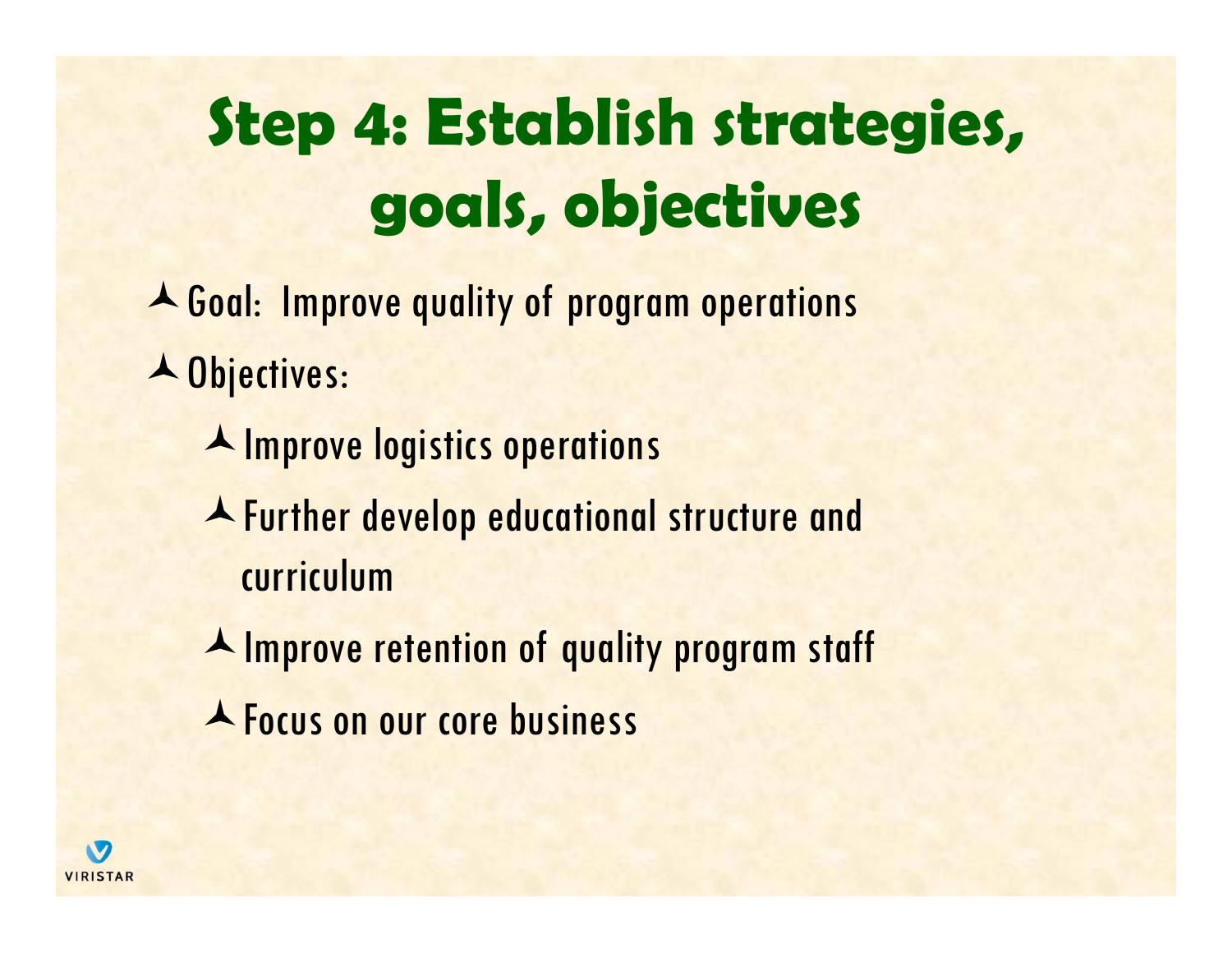**Objective: Improve staff retention** 

|             | <b>Field staff retention rate</b> |
|-------------|-----------------------------------|
| Year        | <b>Average number of seasons</b>  |
|             | employed                          |
| 2017 Actual | 1.3                               |
| 2018 Actual | 2.0                               |
| 2019 Actual | 1.9                               |
| 2020        | 2.0                               |
| 2021        | 2.5                               |
| 2022        | 2.8                               |
| 2023        | 3.0                               |
| 2024        | 3.25                              |

N **VIRISTAR**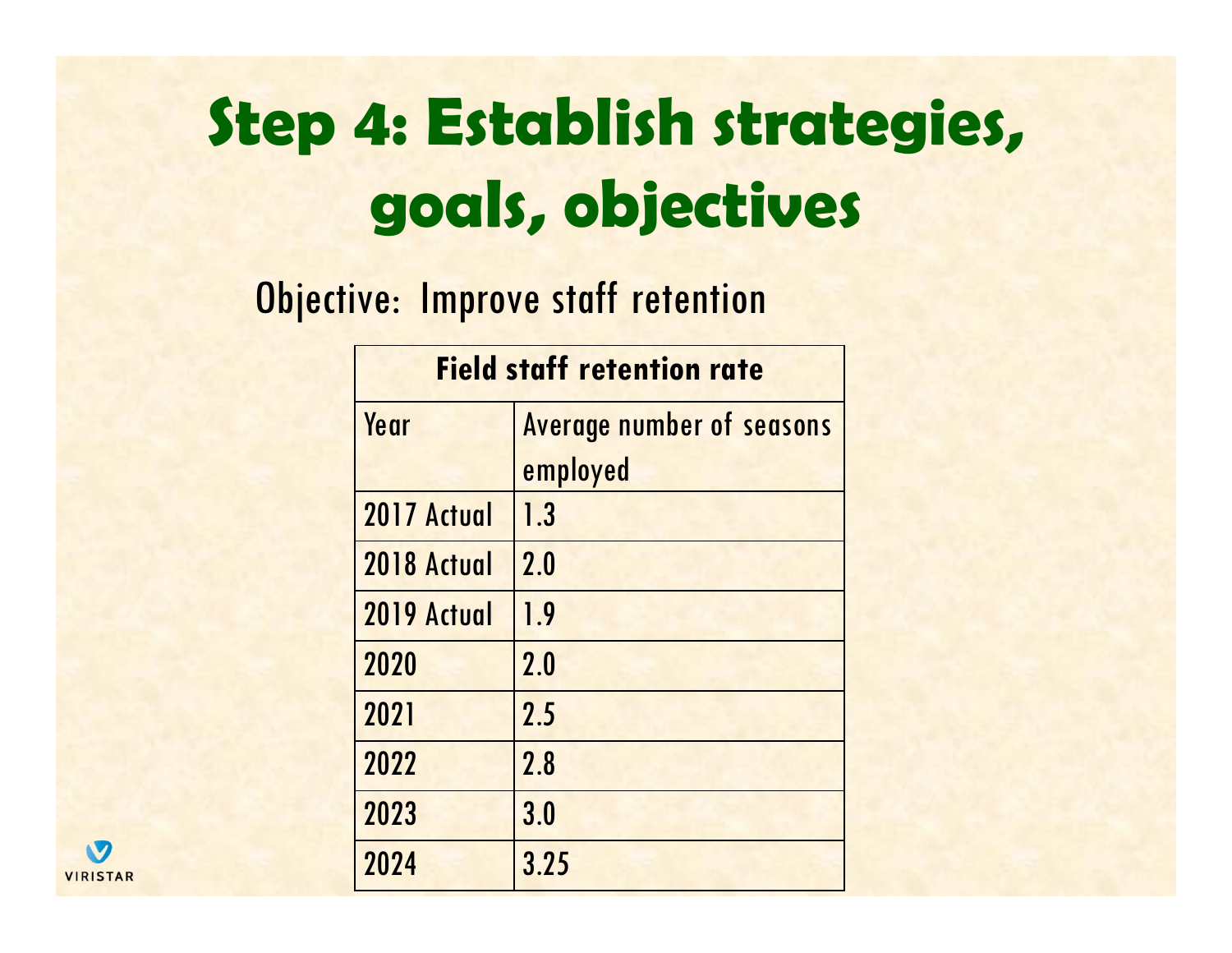| <b>Service Quality Evaluation Averages</b> |              |     |               |     |                                            |                         |                                    |     |     |                                     |                               |     |     |     |              |  |
|--------------------------------------------|--------------|-----|---------------|-----|--------------------------------------------|-------------------------|------------------------------------|-----|-----|-------------------------------------|-------------------------------|-----|-----|-----|--------------|--|
|                                            | $\mathsf{A}$ | B   | $\mathcal{C}$ | D   | E                                          | F                       | G                                  | H   |     |                                     | K                             |     | M   | N   | Avg          |  |
| 2019                                       |              |     |               |     |                                            |                         |                                    |     |     |                                     |                               |     |     |     |              |  |
| Actual                                     | 4.2          | 4.3 | 4.7           | 4.6 | 4.6                                        | 4.6                     | 4.7                                | 4.8 | 4.8 | 4.7                                 | 4.6                           | 4.3 | 4.4 | 4.5 | 4.5          |  |
| 2020                                       | 4.4          | 4.4 | 4.7           | 4.6 | 4.6                                        | 4.6                     | 4.7                                | 4.8 | 4.8 | 4.8                                 | 4.6                           | 4.5 | 4.5 | 4.6 | 4.6          |  |
| 2021                                       | 4.5          | 4.5 | 4.7           | 4.6 | 4.7                                        | 4.7                     | 4.8                                | 4.8 | 4.8 | 4.8                                 | 4.7                           | 4.6 | 4.6 | 4.7 | 4.7          |  |
| 2022                                       | 4.6          | 4.6 | 4.8           | 4.7 | 4.8                                        | 4.8                     | 4.8                                | 4.8 | 4.8 | 4.8                                 | 4.8                           | 4.8 | 4.7 | 4.7 | 4.75         |  |
| 2023                                       | 4.7          | 4.7 | 4.9           | 4.8 | 4.9                                        | 4.9                     | 4.8                                | 4.9 | 4.8 | 4.8                                 | 4.8                           | 4.8 | 4.7 | 4.7 | 4.80         |  |
| 2024                                       | 4.8          | 4.7 | 4.9           | 4.8 | 4.9                                        | 4.9                     | 4.8                                | 4.9 | 4.9 | 4.8                                 | 4.9                           | 4.9 | 4.9 |     | $4.8$   4.85 |  |
| $\mathsf{A}$                               |              |     |               |     | <b>Pre-program information from us</b>     |                         |                                    |     | H   | <b>Effectiveness of Instructors</b> |                               |     |     |     |              |  |
| $\mathbf{B}$                               |              |     |               |     | <b>Pre-program information from school</b> |                         |                                    |     |     |                                     | <b>Instructor Sensitivity</b> |     |     |     |              |  |
| <b>Pre-program presentation from us</b>    |              |     |               |     |                                            | J                       | <b>Quality of Group Experience</b> |     |     |                                     |                               |     |     |     |              |  |
| $\mathbf{D}$<br>Program area               |              |     |               |     | $\mathsf K$                                |                         | <b>Safety/Risk Management</b>      |     |     |                                     |                               |     |     |     |              |  |
| EI<br><b>Program structure</b>             |              |     |               |     |                                            |                         | <b>Quality of Food</b>             |     |     |                                     |                               |     |     |     |              |  |
| <b>Curriculum and Activities</b><br>FI     |              |     |               |     | M                                          | <b>Quantity of Food</b> |                                    |     |     |                                     |                               |     |     |     |              |  |
| <b>G Program Coordinator</b>               |              |     |               |     | N                                          |                         | <b>Equipment</b>                   |     |     |                                     |                               |     |     |     |              |  |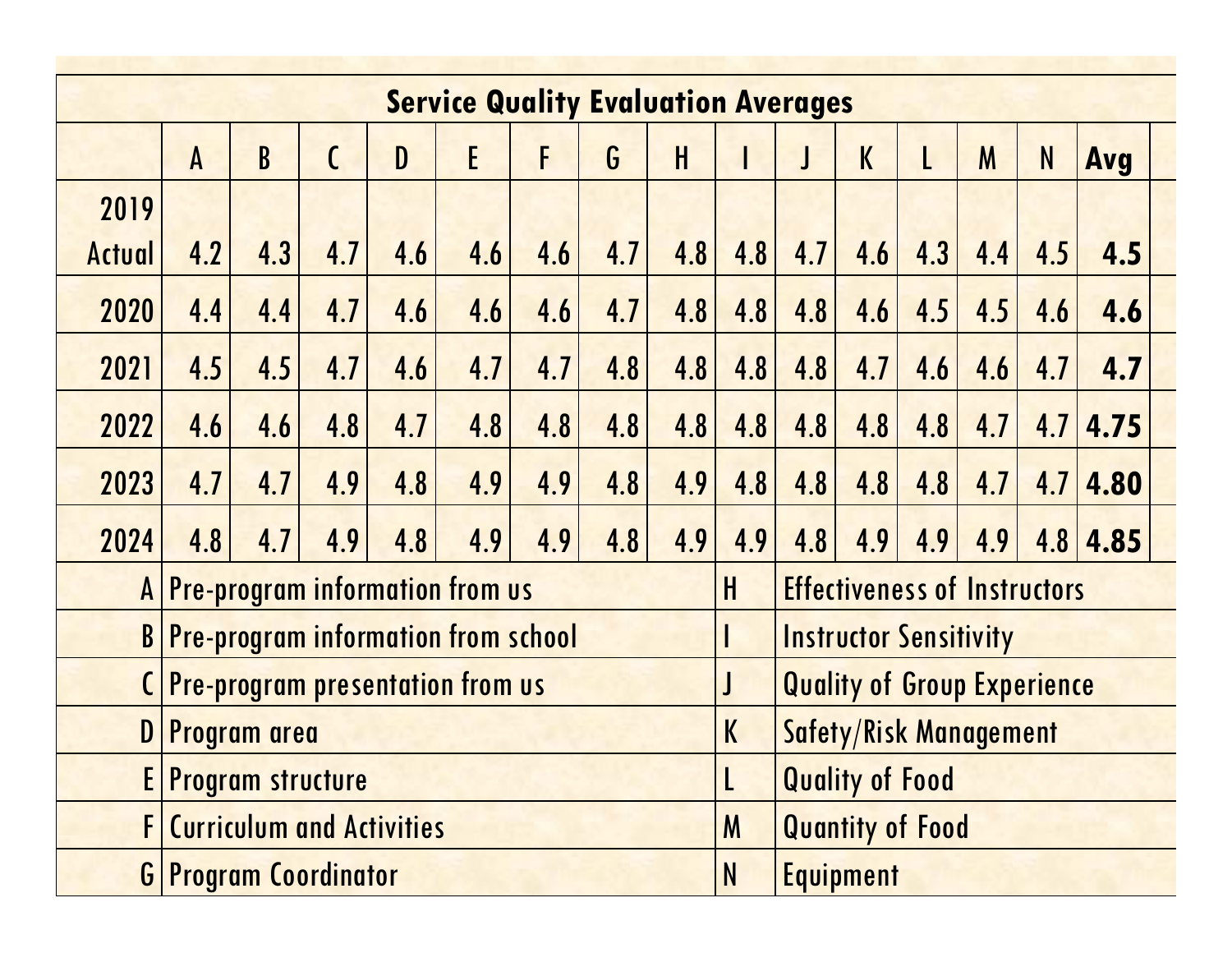▲ Develop action steps for the goals & objectives

**A** Develop financial projections for each year of the Strategic Plan

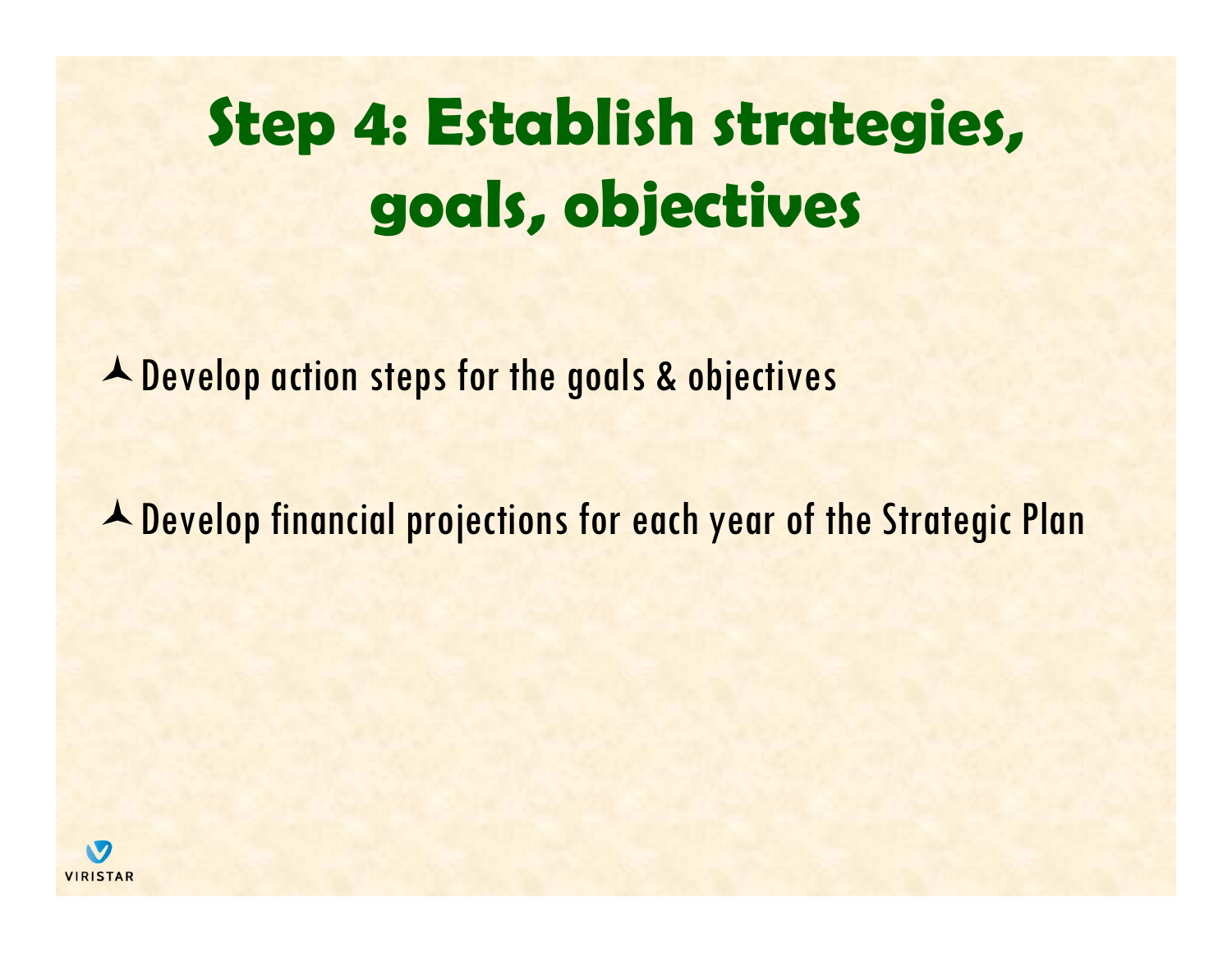| <b>Financial Projections 2020-2024</b>              |         |         |         |         |         |  |  |  |
|-----------------------------------------------------|---------|---------|---------|---------|---------|--|--|--|
|                                                     | 2020    | 2021    | 2022    | 2023    | 2024    |  |  |  |
| <b>Ordinary Income/Expense</b>                      |         |         |         |         |         |  |  |  |
| <b>Income</b>                                       |         |         |         |         |         |  |  |  |
| 4100 · Program Income                               |         |         |         |         |         |  |  |  |
| 4110 · Grant Funded                                 | 37,500  | 41,250  | 45,375  | 49,913  | 54,904  |  |  |  |
| 4120 Client Funded                                  | 374,686 | 412,155 | 453,370 | 498,707 | 548,578 |  |  |  |
| Total 4100 · Program Income                         | 412,186 | 453,405 | 498,745 | 548,620 | 603,482 |  |  |  |
| 4300 · Fund Raiser Event Income<br>4400 · Donations | 5,000   | 5,000   | 5,000   | 5,000   | 5,000   |  |  |  |
| 4460 · Board/Staff Giving                           | 1,000   | 5,500   | 7,000   | 7,500   | 7,500   |  |  |  |
| 4470 · Alumni/Parent Giving                         | 1,500   | 1,725   | 1,984   | 2,281   | 2,624   |  |  |  |
| 4480 · "Friends of" Giving                          | 2,500   | 2,875   | 3,306   | 3,802   | 4,373   |  |  |  |
| 4490 Other Donations                                |         |         |         |         |         |  |  |  |
| Total 4400 · Donations                              | 5,000   | 10,100  | 12,290  | 13,584  | 14,496  |  |  |  |
| <b>4600 - Cancelled Program Fees</b>                | 1,800   | 1,980   | 2,178   | 2,396   | 2,635   |  |  |  |
| 4900 · Miscellaneous Income                         |         |         |         |         |         |  |  |  |
| 4910 · Rental Equipment                             | 350     | 385     | 424     | 466     | 512     |  |  |  |
| 4920 · Merchandise Sales                            | 6,695   | 7,365   | 8,101   | 8,911   | 9,802   |  |  |  |
| Total 4900 · Miscellaneous Income                   | 7,045   | 7,750   | 8,524   | 9,377   | 10,315  |  |  |  |
| <b>Total Income</b>                                 | 431,031 | 478,234 | 526,738 | 578,976 | 635,928 |  |  |  |
| <b>Total Expense</b>                                | 430,127 | 469,068 | 516,662 | 567,924 | 623,816 |  |  |  |
| <b>Net Ordinary Income</b>                          | 904     | 9,166   | 10,076  | 11,052  | 12,112  |  |  |  |
| <b>Other Income/Expense</b>                         |         |         |         |         |         |  |  |  |
| <b>Other Income</b>                                 |         |         |         |         |         |  |  |  |
| 9100 · Interest Income                              | 354     | 407     | 468     | 538     | 619     |  |  |  |
| <b>Total Other Income</b>                           | 354     | 407     | 468     | 538     | 619     |  |  |  |
| <b>Net Other Income</b>                             | 354     | 407     | 468     | 538     | 619     |  |  |  |
| <b>Net Income</b>                                   | 1,258   | 9,573   | 10,544  | 11,590  | 12,731  |  |  |  |
| <b>Indirect Expense to Total Expense Ratio</b>      | 0.56    | 0.56    | 0.56    | 0.55    | 0.53    |  |  |  |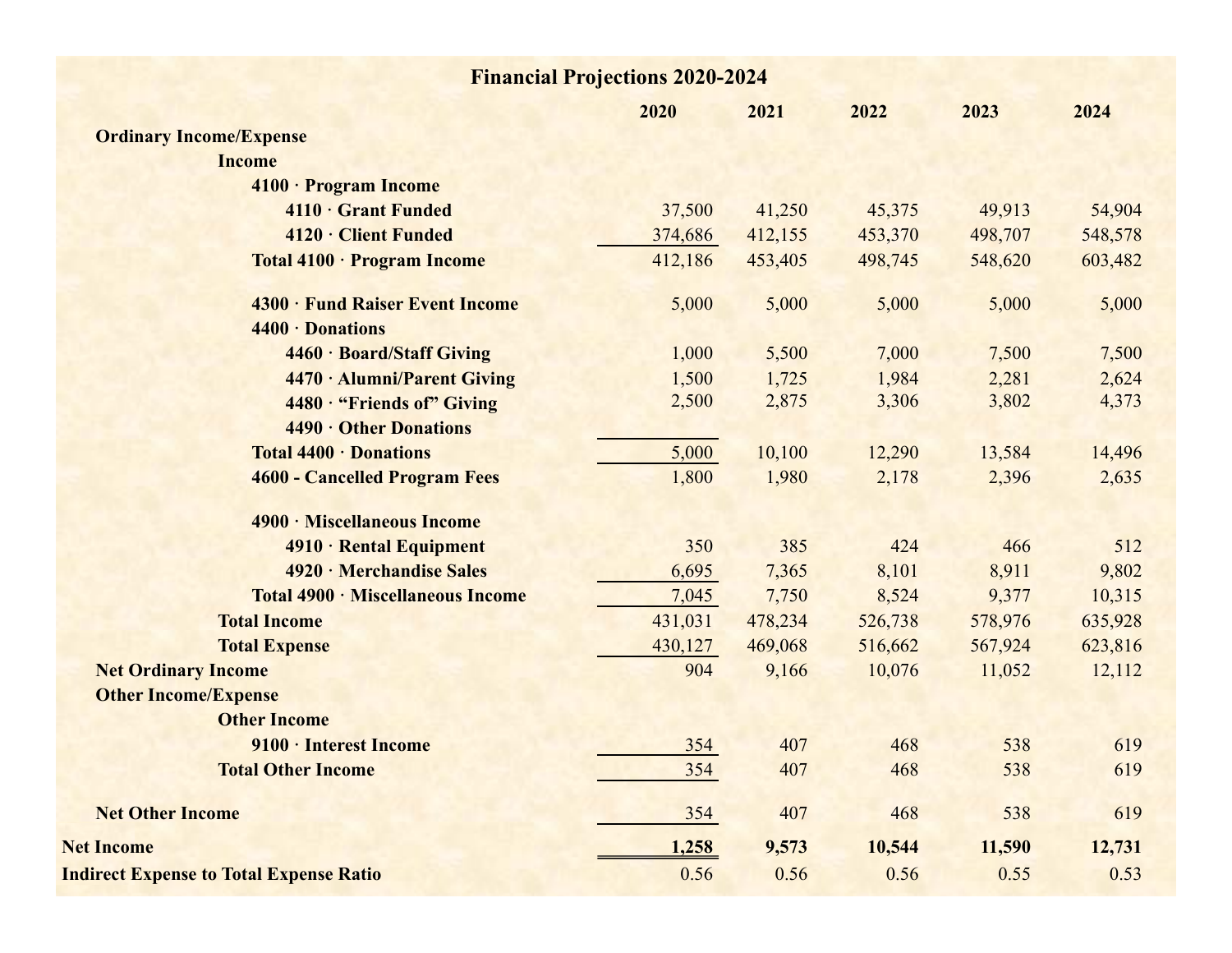**Summary: we have now developed a set of goals and specific objectives (including financial objectives) and action steps that address the issues we've identified and cover all relevant areas of the organization.** 

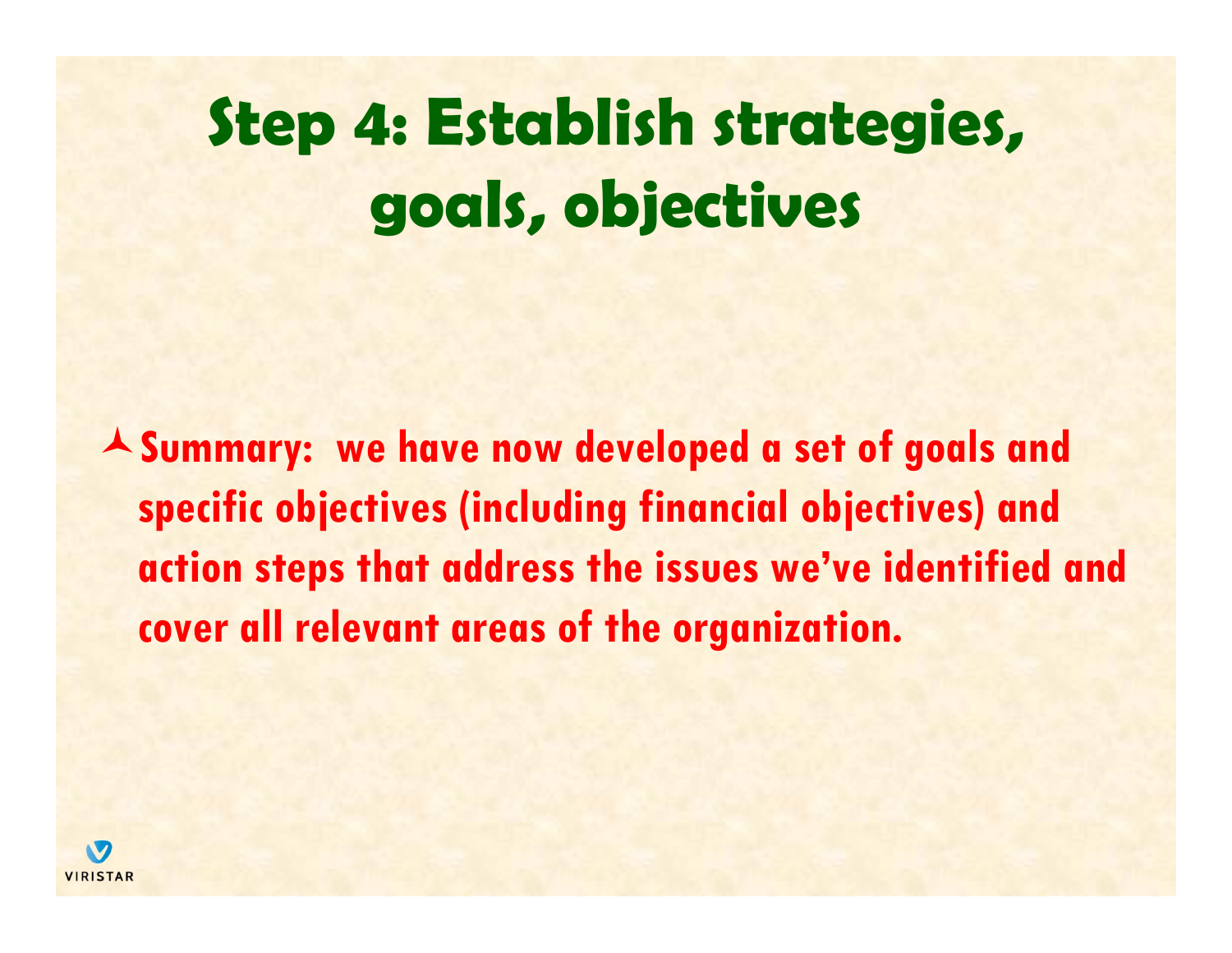## **Step 5: Write the Plan**

**A** Determine who writes, how review process works

Write, revise, approve

### Components:

- A Executive summary
- Mission/vision/values
- Organizational description
- A Issues
- **A** Strategies
- Goals, objectives

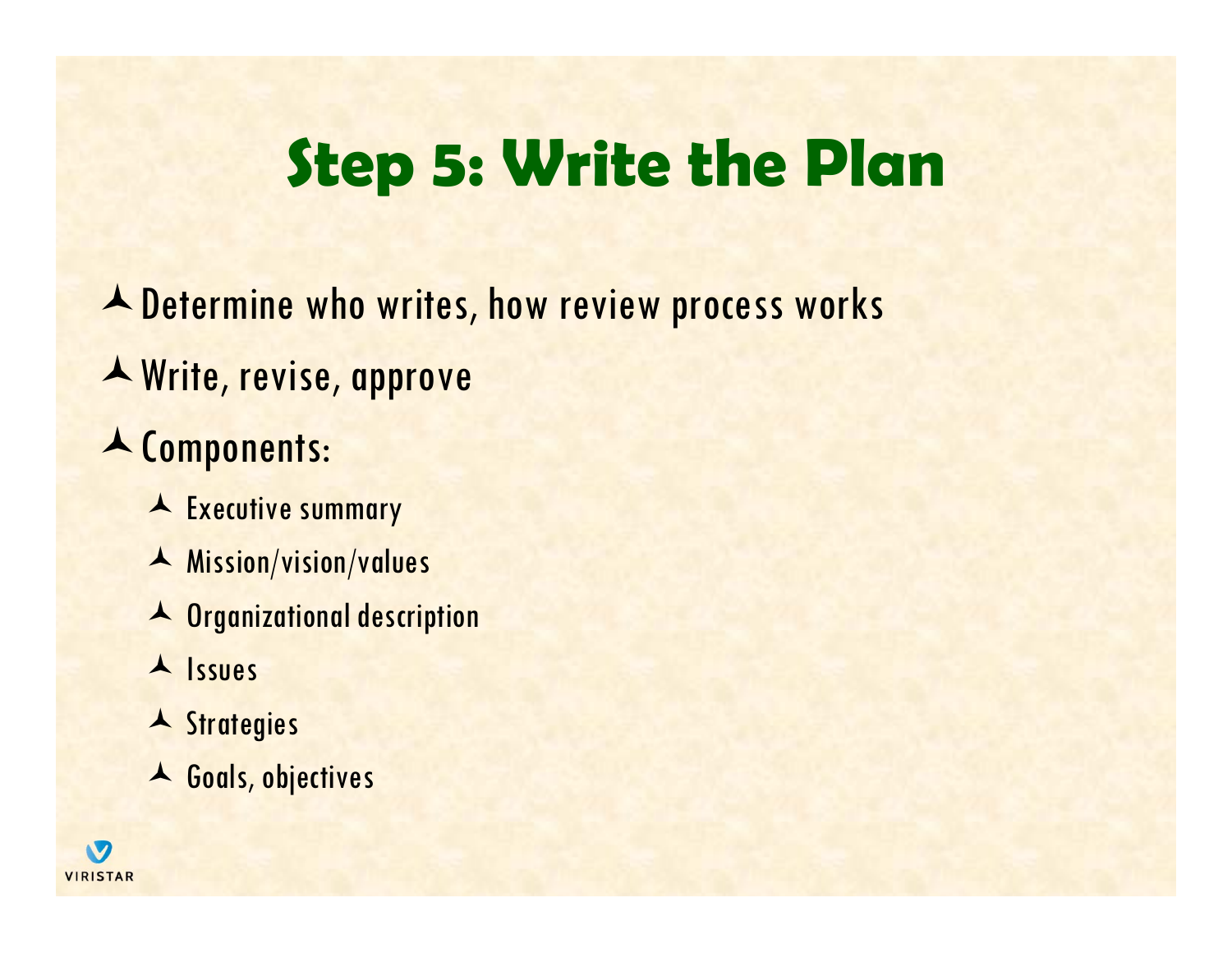### **Step 5: Write the Plan**

**Summary: We now have a written plan outlining our mission, issues, goals, objectives and action steps.** 

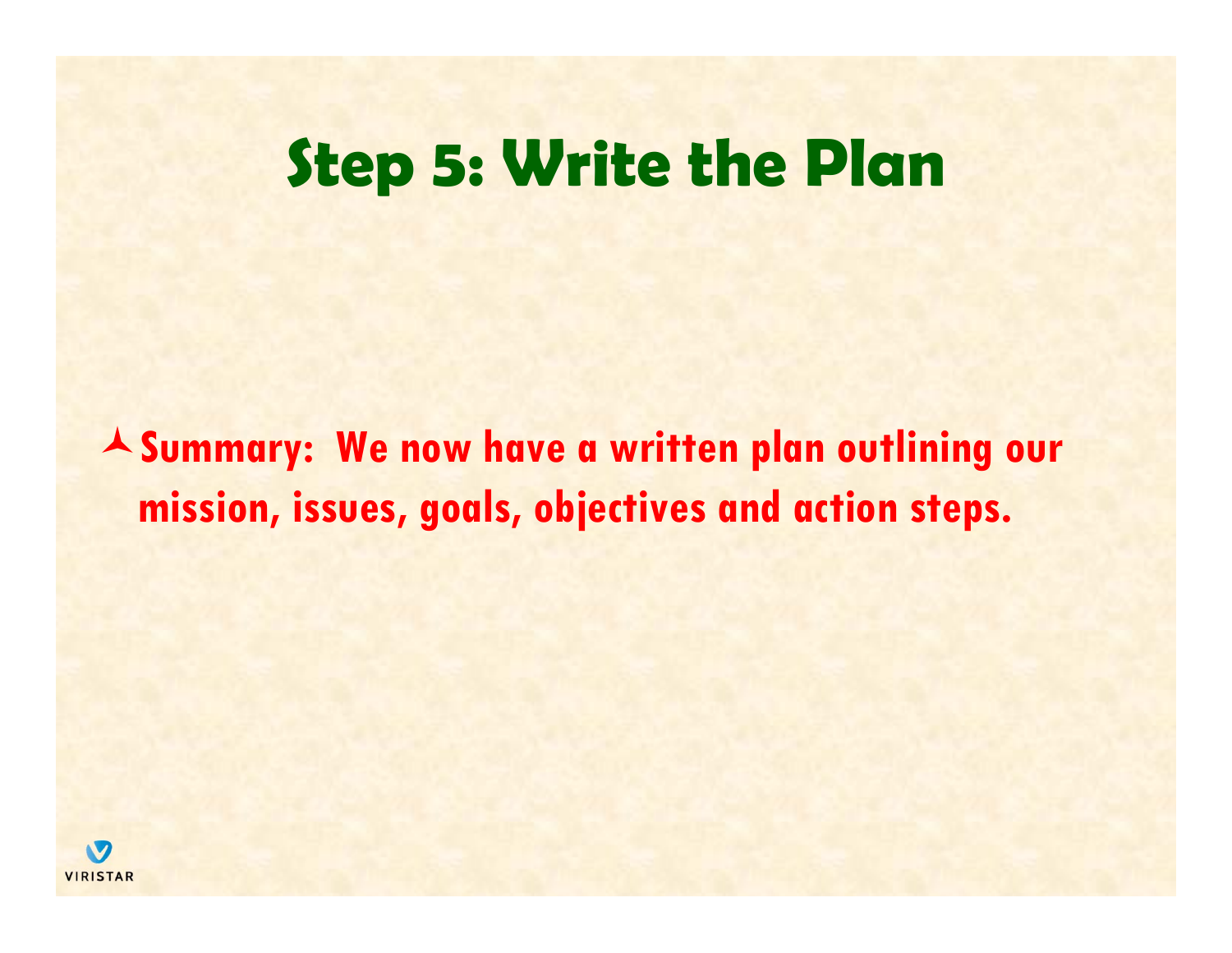# **Step 6: Implement plan & monitor results**

Develop annual budgets, operations/work plans

A Evaluate plan & results regularly

**A** Repeat

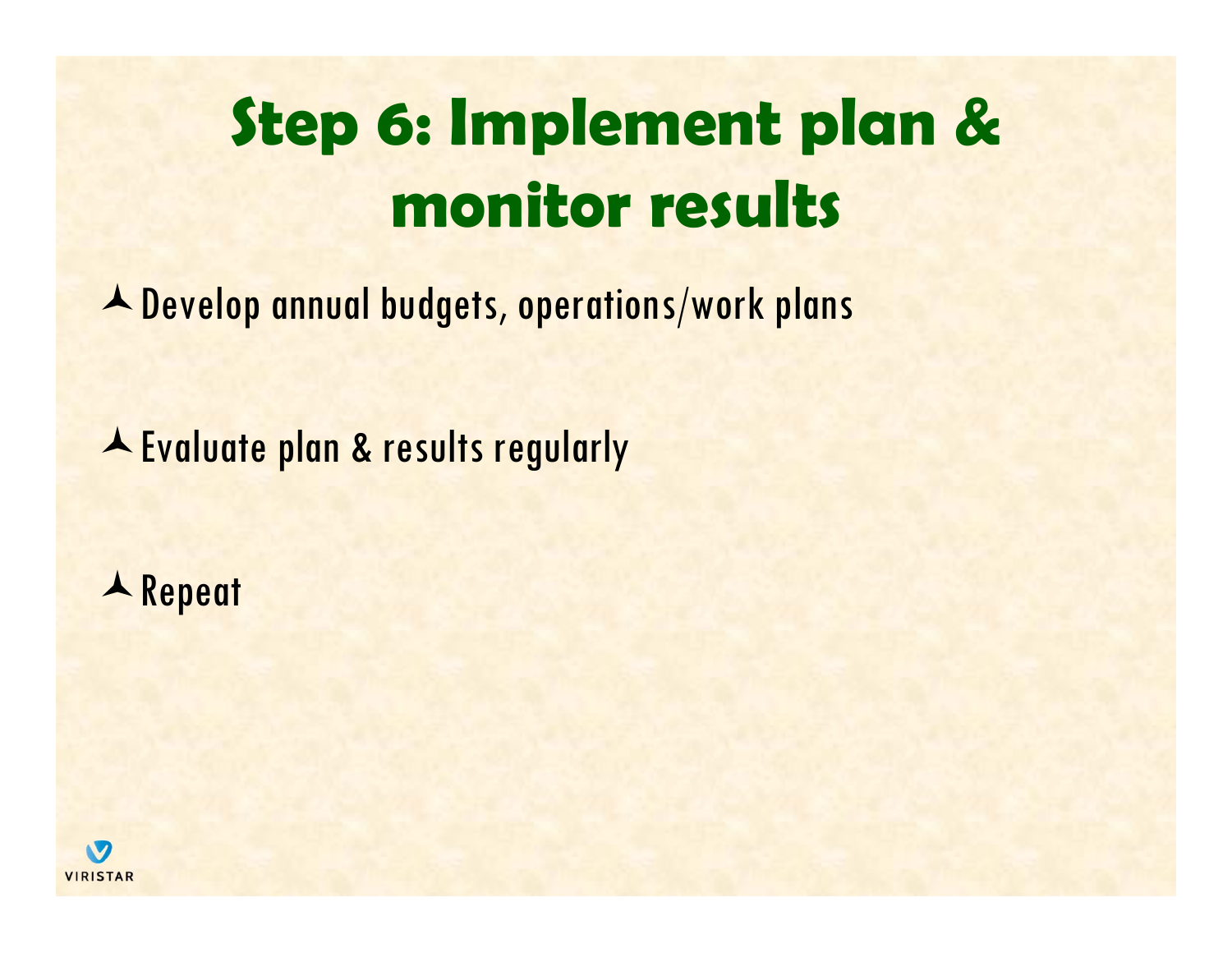## **Step 6: Implement plan & monitor results**

**Summary: We have a system to regularly assess the progress on and relevance of our strategic plan**